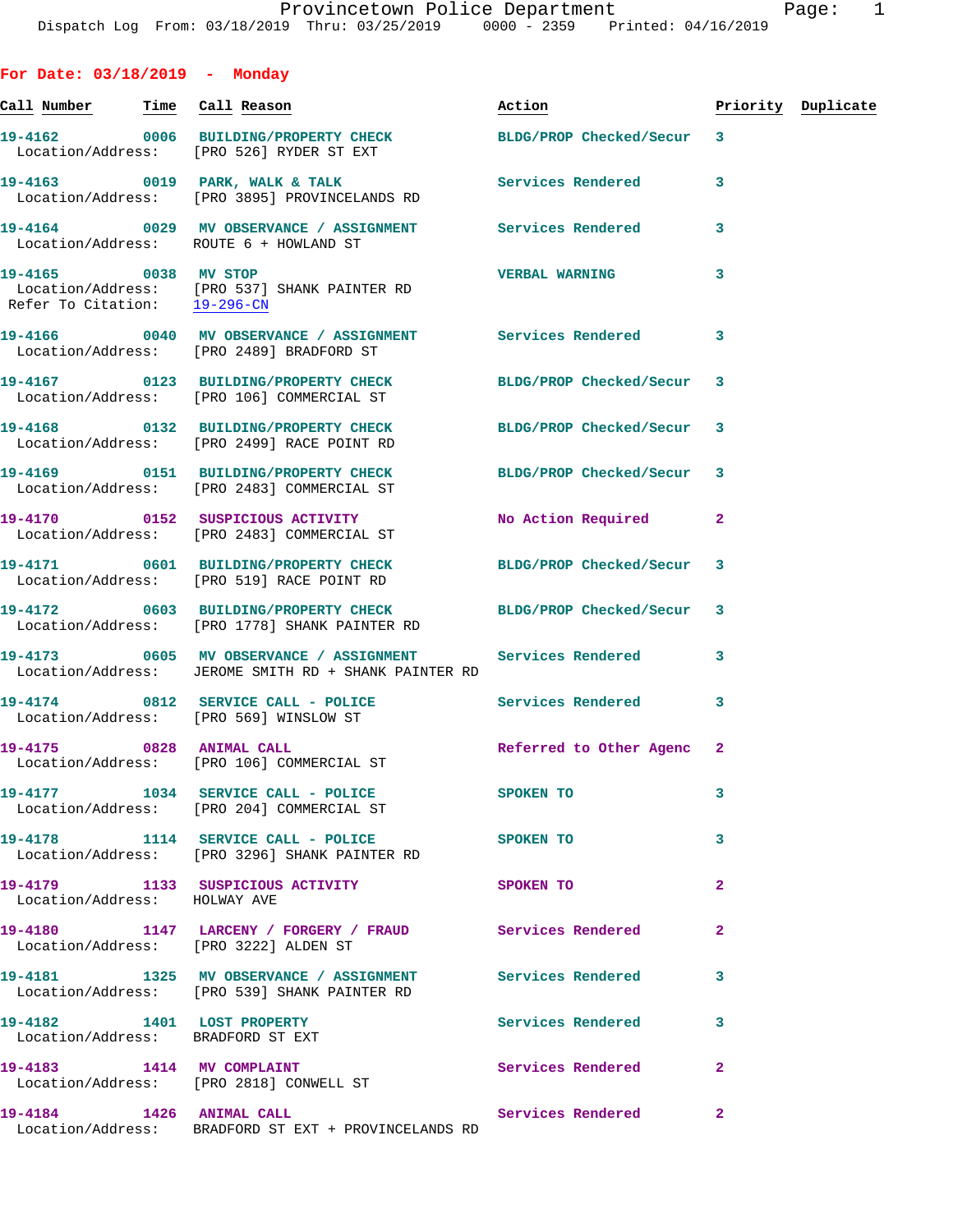|                                                                                    | 19-4185 1502 SERVICE CALL - POLICE 30 Services Rendered<br>Location/Address: [PRO 569] WINSLOW ST  |                           | $\overline{\mathbf{3}}$ |
|------------------------------------------------------------------------------------|----------------------------------------------------------------------------------------------------|---------------------------|-------------------------|
|                                                                                    | 19-4186 1510 MV OBSERVANCE / ASSIGNMENT No Action Required<br>Location/Address: [PRO 3440] ROUTE 6 |                           | 3                       |
| 19-4187 1532 MV STOP<br>Location/Address: SNAIL RD<br>Refer To Citation: 19-297-CN |                                                                                                    | <b>VERBAL WARNING</b>     | 3                       |
| 19-4188 1549 MV STOP<br>Location/Address: ROUTE 6<br>Refer To Citation: 19-298-CN  |                                                                                                    | <b>VERBAL WARNING</b>     | 3                       |
|                                                                                    | 19-4189 1615 ASSIST CITIZEN<br>Location/Address: [PRO 1178] PLEASANT ST                            | Services Rendered         | 3                       |
| 19-4191 1616 ANIMAL CALL                                                           | Location/Address: [PRO 542] SHANK PAINTER RD                                                       | Services Rendered         | $\overline{a}$          |
|                                                                                    | 19-4190 1621 BUILDING/PROPERTY CHECK<br>Location/Address: [PRO 2977] COMMERCIAL ST                 | <b>Services Rendered</b>  | 3                       |
|                                                                                    | 19-4192 1628 MEDICAL EMERGENCY<br>Location/Address: [PRO 440] HARRY KEMP WAY                       | Transported to Hospital 1 |                         |
|                                                                                    | 19-4193 1658 PARK, WALK & TALK<br>Location: [PRO 3431] LOPES SQUARE                                | Services Rendered         | 3                       |
|                                                                                    | 19-4194 1714 BUILDING/PROPERTY CHECK<br>Location/Address: [PRO 4082] GOSNOLD ST                    | BLDG/PROP Checked/Secur 3 |                         |
| 19-4196 1733 ANIMAL CALL                                                           | Location/Address: [PRO 3287] ROUTE 6                                                               | Services Rendered         | $\overline{\mathbf{2}}$ |
| Location/Address: ROUTE 6                                                          | 19-4195 1734 MV OBSERVANCE / ASSIGNMENT Services Rendered                                          |                           | 3                       |
| 19-4197 1752 MV COMPLAINT                                                          | Location/Address: [PRO 105] COMMERCIAL ST                                                          | SPOKEN TO                 | $\overline{a}$          |
|                                                                                    | 19-4198 1816 BUILDING/PROPERTY CHECK<br>Location/Address: [PRO 3317] CEMETERY RD                   | Services Rendered         | 3                       |
| 19-4199                                                                            | 2017 MV OBSERVANCE / ASSIGNMENT<br>Location/Address: BRADFORD ST + HOWLAND ST                      | Services Rendered         | 3                       |
| 19-4200<br>Location/Address: [PRO 3440] ROUTE 6                                    | 2018 MV OBSERVANCE / ASSIGNMENT Services Rendered 3                                                |                           |                         |
| 19-4201 2045 MV STOP                                                               | Location/Address: COOK ST + COMMERCIAL ST<br>Refer To Citation: T1244279                           | Citation / Warning Issu 3 |                         |
|                                                                                    | 19-4202 2145 BUILDING/PROPERTY CHECK<br>Location/Address: [PRO 3430] COMMERCIAL ST                 | Services Rendered 3       |                         |
| For Date: $03/19/2019$ - Tuesday                                                   |                                                                                                    |                           |                         |
|                                                                                    | Location/Address: [PRO 530] SHANK PAINTER RD                                                       | BLDG/PROP Checked/Secur 3 |                         |
|                                                                                    | 19-4205 0110 MV OBSERVANCE / ASSIGNMENT<br>Location/Address: SHANK PAINTER RD + ROUTE 6            | Services Rendered         | 3                       |
|                                                                                    | 19-4206 0117 BUILDING/PROPERTY CHECK<br>Location/Address: [PRO 526] RYDER ST EXT                   | BLDG/PROP Checked/Secur 3 |                         |
| 19-4207<br>0123 MV STOP                                                            |                                                                                                    | <b>VERBAL WARNING</b>     |                         |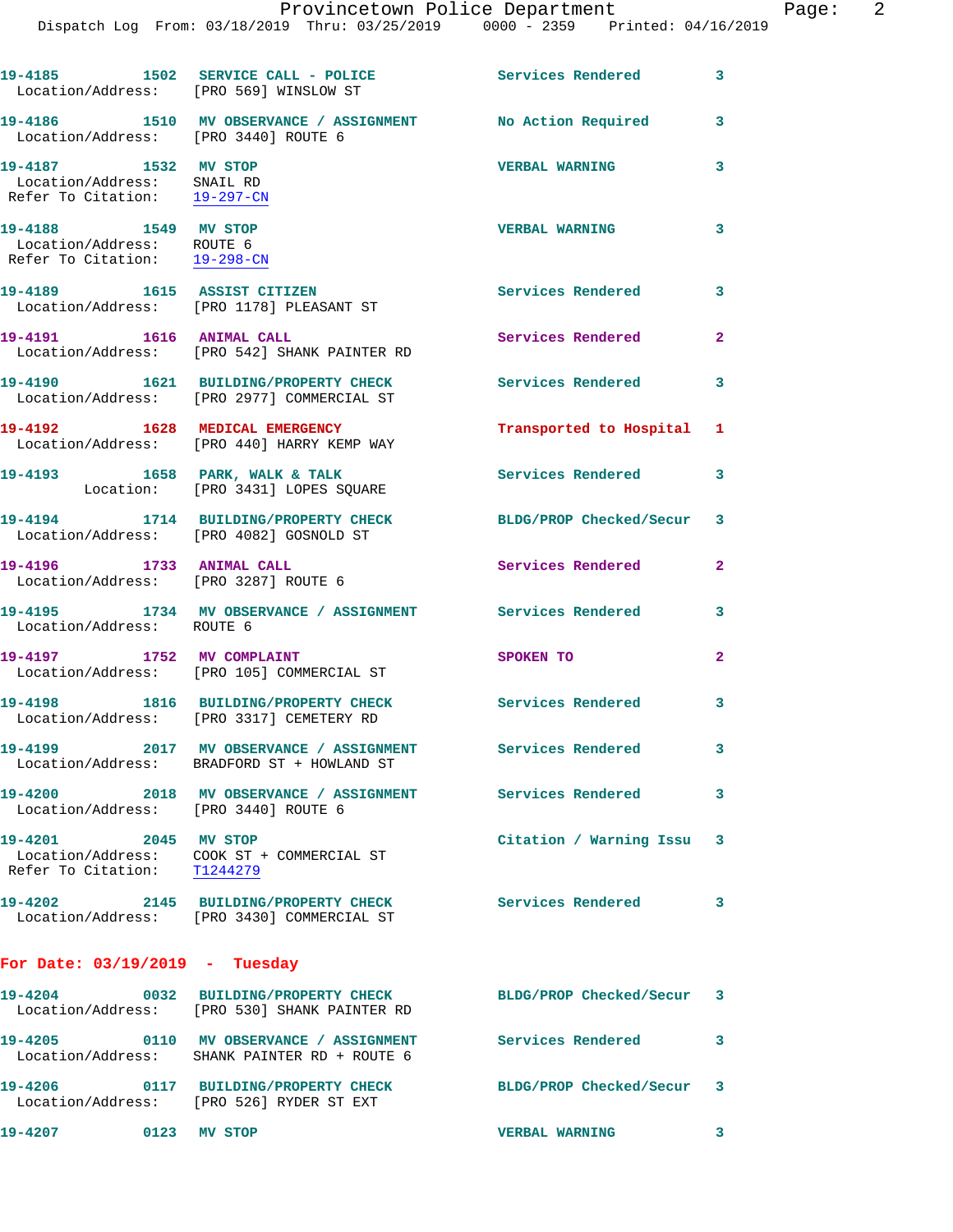|                                                                                              | Dispatch Log From: 03/18/2019 Thru: 03/25/2019 0000 - 2359 Printed: 04/16/2019                                    | Provincetown Police Department | $\mathbf{P}$ |
|----------------------------------------------------------------------------------------------|-------------------------------------------------------------------------------------------------------------------|--------------------------------|--------------|
|                                                                                              |                                                                                                                   |                                |              |
| Refer To Citation: 19-299-CN                                                                 | Location/Address: BRADFORD ST + RYDER ST                                                                          |                                |              |
| Location/Address: [PRO 2513] ROUTE 6                                                         | 19-4208 0130 BUILDING/PROPERTY CHECK Services Rendered                                                            |                                | 3            |
|                                                                                              | 19-4209 0224 BUILDING/PROPERTY CHECK BLDG/PROP Checked/Secur<br>Location/Address: [PRO 2540] RACE POINT RD        |                                | 3            |
|                                                                                              | 19-4210 0229 BUILDING/PROPERTY CHECK BLDG/PROP Checked/Secur<br>Location/Address: [PRO 2206] PILGRIMS LANDING     |                                | 3            |
|                                                                                              | 19-4211 0515 MV OBSERVANCE / ASSIGNMENT Services Rendered<br>Location/Address: [PRO 2489] BRADFORD ST             |                                | 3            |
| Location/Address: ROUTE 6 + HOWLAND ST                                                       | 19-4212 		 0541 MV OBSERVANCE / ASSIGNMENT Services Rendered                                                      |                                | 3            |
|                                                                                              | 19-4213 0624 BUILDING/PROPERTY CHECK BLDG/PROP Checked/Secur<br>Location/Address: [PRO 3259] MACMILLAN WHARF      |                                | 3            |
|                                                                                              | 19-4214   0711   MV   OBSERVANCE / ASSIGNMENT   Services Rendered<br>Location/Address: [PRO 3440] ROUTE 6         |                                | 3            |
| 19-4215 0717 MV STOP<br>Location/Address: [PRO 2513] ROUTE 6<br>Refer To Citation: 19-300-CN |                                                                                                                   | <b>VERBAL WARNING</b>          | 3            |
| Location/Address: GOSNOLD ST                                                                 | 19-4216 0748 MEDICAL EMERGENCY                                                                                    | Transported to Hospital        | 1            |
|                                                                                              | 19-4217 0804 MV OBSERVANCE / ASSIGNMENT Services Rendered<br>Location/Address: SHANK PAINTER RD + JEROME SMITH RD |                                | 3            |
| 19-4218 0810 AT SCHOOL                                                                       | Location/Address: [PRO 569] WINSLOW ST                                                                            | Services Rendered              | 3            |
|                                                                                              | 19-4220 0854 911 - GENERAL<br>Location/Address: [PRO 1004] NELSON AVE                                             | <b>Services Rendered</b>       | 1            |
| 19-4221 0903 MEDICAL EMERGENCY                                                               | Location/Address: [PRO 440] HARRY KEMP WAY                                                                        | Transported to Hospital 1      |              |
| 19-4222 0904 MV COMPLAINT                                                                    | Location/Address: WASHINGTON AVE + COMMERCIAL ST                                                                  | Services Rendered              | $\mathbf{2}$ |
|                                                                                              | 19-4225 0923 BUILDING/PROPERTY CHECK<br>Location/Address: [PRO 2483] COMMERCIAL ST                                | <b>Services Rendered</b>       | 3            |
|                                                                                              | 19-4226 0956 BUILDING/PROPERTY CHECK<br>Location/Address: [PRO 2490] PROVINCELANDS RD                             | <b>Services Rendered</b>       | 3            |
| 19-4227 1015 MV STOP<br>Refer To Citation: 19-301-CN                                         | Location/Address: [PRO 606] CONWELL ST                                                                            | <b>VERBAL WARNING</b>          | 3            |
| 19-4228 1047 FOLLOW UP<br>Location/Address: [PRO 3222] ALDEN ST                              |                                                                                                                   | FOLLOW UP                      | $\mathbf{2}$ |
|                                                                                              | 19-4230 1139 MEDICAL EMERGENCY<br>Location/Address: [PRO 30] BRADFORD ST                                          | Transported to Hospital        | -1           |
|                                                                                              | 19-4232 1157 MEDICAL EMERGENCY<br>Location/Address: [PRO 285] COMMERCIAL ST                                       | <b>Services Rendered</b>       | 1            |
| 19-4234 1303 MEDICAL EMERGENCY                                                               | Location/Address: [PRO 3222] ALDEN ST                                                                             | Transported to Hospital        | 1            |
| 19-4235 1311 ANIMAL CALL                                                                     | Location/Address: [PRO 175] COMMERCIAL ST                                                                         | Services Rendered              | $\mathbf{2}$ |

age: 3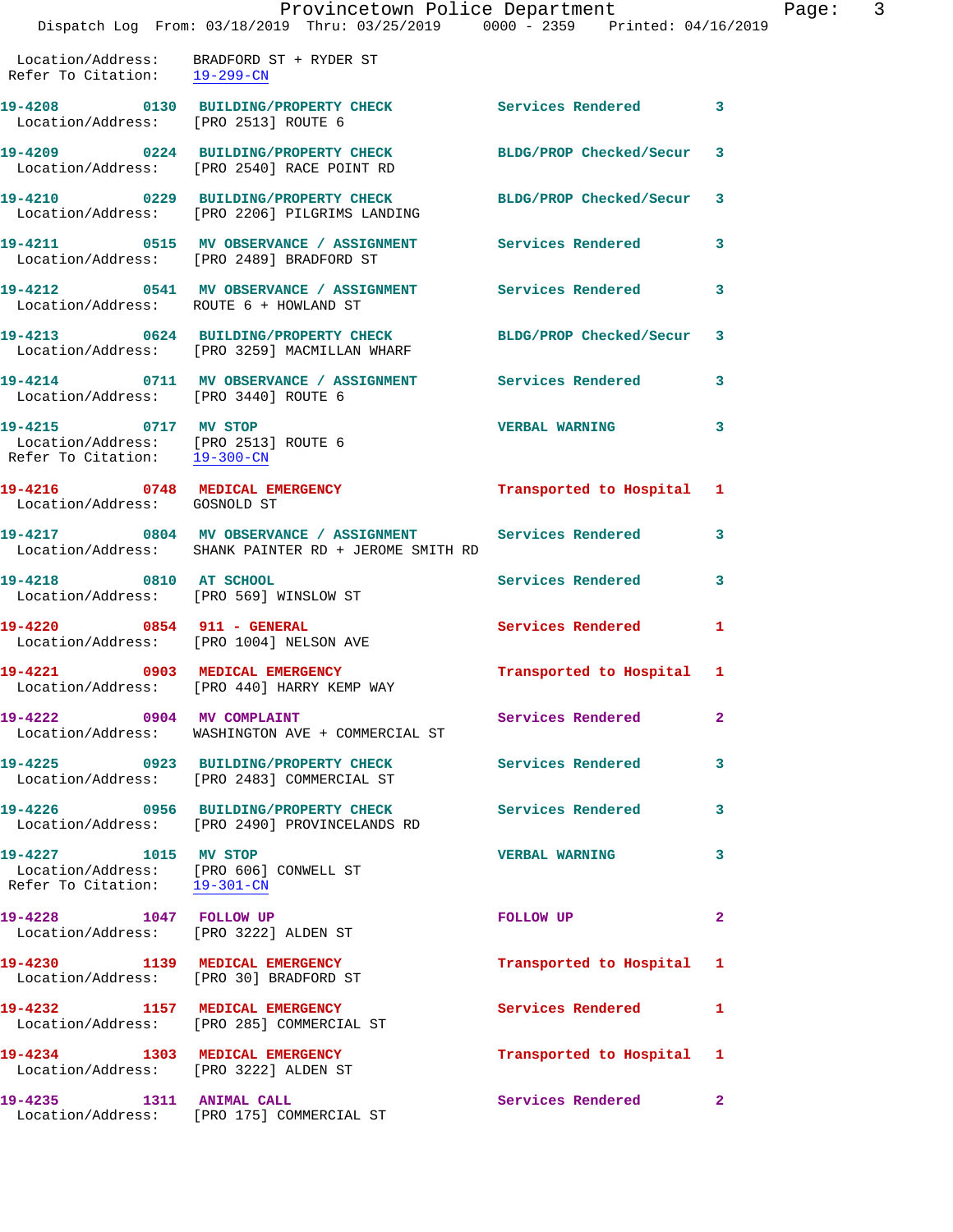| 19-4236 1345 MV COMPLAINT                                               | Location/Address: [PRO 526] RYDER ST EXT                                               | <b>GONE ON ARRIVAL</b>    | $\mathbf{2}$ |
|-------------------------------------------------------------------------|----------------------------------------------------------------------------------------|---------------------------|--------------|
|                                                                         | 19-4237 1358 BUILDING/PROPERTY CHECK<br>Location/Address: [PRO 3259] MACMILLAN WHARF   | <b>Services Rendered</b>  | 3            |
| Location/Address: [PRO 569] WINSLOW ST                                  | 19-4238 1455 SERVICE CALL - POLICE                                                     | <b>Services Rendered</b>  | 3            |
|                                                                         | 19-4239 1508 BUILDING/PROPERTY CHECK<br>Location/Address: [PRO 75] CAPTAIN BERTIES WAY | <b>Services Rendered</b>  | 3            |
| Location/Address: ROUTE 6 + SNAIL RD                                    | 19-4240 1600 MV OBSERVANCE / ASSIGNMENT Services Rendered                              |                           | 3            |
|                                                                         | 19-4242 1636 PARK, WALK & TALK<br>Location: [PRO 3431] LOPES SQUARE                    | Services Rendered         | 3            |
|                                                                         | 19-4244 1642 BUILDING/PROPERTY CHECK<br>Location/Address: [PRO 526] RYDER ST EXT       | BLDG/PROP Checked/Secur 3 |              |
|                                                                         | 19-4245 1647 BUILDING/PROPERTY CHECK<br>Location/Address: [PRO 4084] COMMERCIAL ST     | BLDG/PROP Checked/Secur 3 |              |
|                                                                         | 19-4246 1746 BUILDING/PROPERTY CHECK<br>Location/Address: [PRO 2206] PILGRIMS LANDING  | <b>Services Rendered</b>  | 3            |
|                                                                         | 19-4248 1905 BUILDING/PROPERTY CHECK<br>Location/Address: [PRO 517] RACE POINT RD      | Services Rendered         | 3            |
| 19-4249 1958 ASSIST CITIZEN                                             | Location/Address: [PRO 395] COMMERCIAL ST                                              | Services Rendered         | 3            |
|                                                                         | 19-4250 2003 BUILDING/PROPERTY CHECK<br>Location/Address: [PRO 2540] RACE POINT RD     | Services Rendered         | $\mathbf{3}$ |
|                                                                         | 19-4251 2021 MEDICAL EMERGENCY<br>Location/Address: [PRO 1572] FRANKLIN ST             | Transported to Hospital 1 |              |
| 19-4253 2052 ASSIST CITIZEN<br>Location/Address: SHANK PAINTER RD       |                                                                                        | SPOKEN TO                 | 3            |
|                                                                         | 19-4254 2112 MV OBSERVANCE / ASSIGNMENT<br>Location/Address: [PRO 447] JEROME SMITH RD | Services Rendered 3       |              |
|                                                                         | 19-4256 2131 BUILDING/PROPERTY CHECK<br>Location/Address: [PRO 182] COMMERCIAL ST      | BLDG/PROP Checked/Secur 3 |              |
|                                                                         | 19-4257 2133 BUILDING/PROPERTY CHECK<br>Location/Address: [PRO 2018] COMMERCIAL ST     | <b>Services Rendered</b>  | 3            |
| 19-4258<br>Location/Address: [PRO 94] BRADFORD ST                       | 2136 BUILDING/PROPERTY CHECK                                                           | <b>Services Rendered</b>  | 3            |
|                                                                         | 19-4259 2139 MV OBSERVANCE / ASSIGNMENT<br>Location/Address: HOWLAND ST + BRADFORD ST  | <b>Services Rendered</b>  | 3            |
|                                                                         | 19-4260 2148 BUILDING/PROPERTY CHECK<br>Location/Address: [PRO 175] COMMERCIAL ST      | BLDG/PROP Checked/Secur 3 |              |
|                                                                         | 19-4261 2216 BUILDING/PROPERTY CHECK<br>Location/Address: [PRO 519] RACE POINT RD      | BLDG/PROP Checked/Secur   | 3            |
| 19-4262                                                                 | 2217 BUILDING/PROPERTY CHECK<br>Location/Address: [PRO 2494] BRADFORD ST               | <b>Services Rendered</b>  | 3            |
| 19-4263 2232 MEDICAL EMERGENCY<br>Location/Address: [PRO 1486] PEARL ST |                                                                                        | <b>PATIENT REFUSAL</b>    | 1            |

**For Date: 03/20/2019 - Wednesday**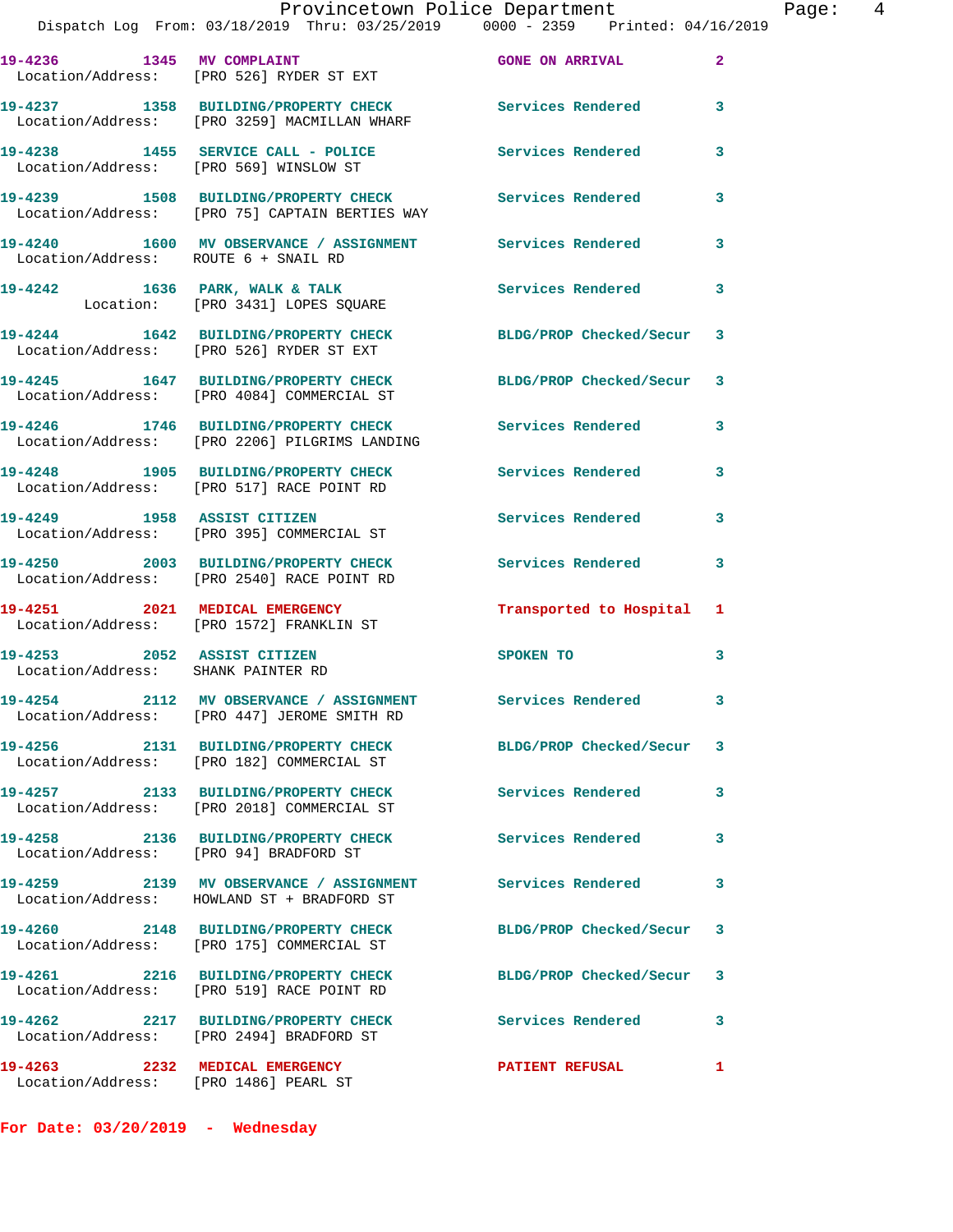|                                        | Provincetown Police Department<br>Dispatch Log From: 03/18/2019 Thru: 03/25/2019 0000 - 2359 Printed: 04/16/2019  |                      | Page:                   | 5 |
|----------------------------------------|-------------------------------------------------------------------------------------------------------------------|----------------------|-------------------------|---|
|                                        | 19-4264 0012 BAR CHECK Services Rendered 3<br>Location/Address: [PRO 2737] COMMERCIAL ST                          |                      |                         |   |
| Location/Address: [PRO 3672] ROUTE 6   | 19-4265 0038 MV OBSERVANCE / ASSIGNMENT Services Rendered 3                                                       |                      |                         |   |
|                                        | 19-4266 0141 BUILDING/PROPERTY CHECK BLDG/PROP Checked/Secur 3<br>Location/Address: [PRO 526] RYDER ST EXT        |                      |                         |   |
| Refer To Citation: T1244306            | 19-4268 0142 MV DISABLED<br>Location/Address: [PRO 526] RYDER ST EXT                                              | <b>Vehicle Towed</b> | $\overline{2}$          |   |
| Location/Address: [PRO 413] CONWELL ST |                                                                                                                   |                      |                         |   |
| Location/Address: [PRO 554] TREMONT ST | 19-4269 0213 BUILDING/PROPERTY CHECK BLDG/PROP Checked/Secur 3                                                    |                      |                         |   |
|                                        | 19-4270 0307 BUILDING/PROPERTY CHECK BLDG/PROP Checked/Secur 3<br>Location/Address: [PRO 516] RACE POINT RD       |                      |                         |   |
|                                        | 19-4271 0404 BUILDING/PROPERTY CHECK Services Rendered 3<br>Location/Address: [PRO 3259] MACMILLAN WHARF          |                      |                         |   |
|                                        | 19-4272 0505 MV OBSERVANCE / ASSIGNMENT Services Rendered<br>Location/Address: JEROME SMITH RD + SHANK PAINTER RD |                      | $\overline{\mathbf{3}}$ |   |
| Location/Address: ROUTE 6 + SNAIL RD   | 19-4273 0507 MV OBSERVANCE / ASSIGNMENT Services Rendered                                                         |                      | $\overline{3}$          |   |

**19-4274 0543 PARK, WALK & TALK Services Rendered 3** 

**19-4275 0600 MV OBSERVANCE / ASSIGNMENT Services Rendered 3** 

**19-4276 0603 BUILDING/PROPERTY CHECK BLDG/PROP Checked/Secur 3** 

**19-4277 0620 BUILDING/PROPERTY CHECK Services Rendered 3** 

 Location/Address: [PRO 2490] PROVINCELANDS RD **19-4279 0638 SERVE WARRANT Could Not Locate 3** 

19-4280 0810 SERVICE CALL - POLICE 3 Services Rendered 3 Location/Address: [PRO 569] WINSLOW ST

**19-4281 0813 ASSIST CITIZEN Referred to Other Agenc 3 1**  Location/Address: [PRO 399] COMMERCIAL ST

**19-4282 0918 MEDICAL EMERGENCY Services Rendered 1**  Location/Address: [PRO 1509] BRADFORD ST

**19-4283 0942 BUILDING/PROPERTY CHECK BLDG/PROP Checked/Secur 3**  Location/Address: [PRO 3345] OPPEN LN

**19-4285 1043 ASSIST CITIZEN Services Rendered 3**  Location/Address: [PRO 542] SHANK PAINTER RD

**19-4287 1115 SUSPICIOUS ACTIVITY Services Rendered 2**  Location/Address: [PRO 2132] COMMERCIAL ST

19-4288 1134 SUSPICIOUS ACTIVITY **1134 SUSPICIOUS ACTIVITY** 

Location/Address: [PRO 2288] BERRY LN

**19-4289 1141 911 - GENERAL Services Rendered 1**  Location/Address: [PRO 367] COMMERCIAL ST

Location/Address: [PRO 539] SHANK PAINTER RD

Location/Address: BRADFORD ST + RYDER ST

Location/Address: [PRO 446] HOWLAND ST

Location/Address: [PRO 1789] BRADFORD ST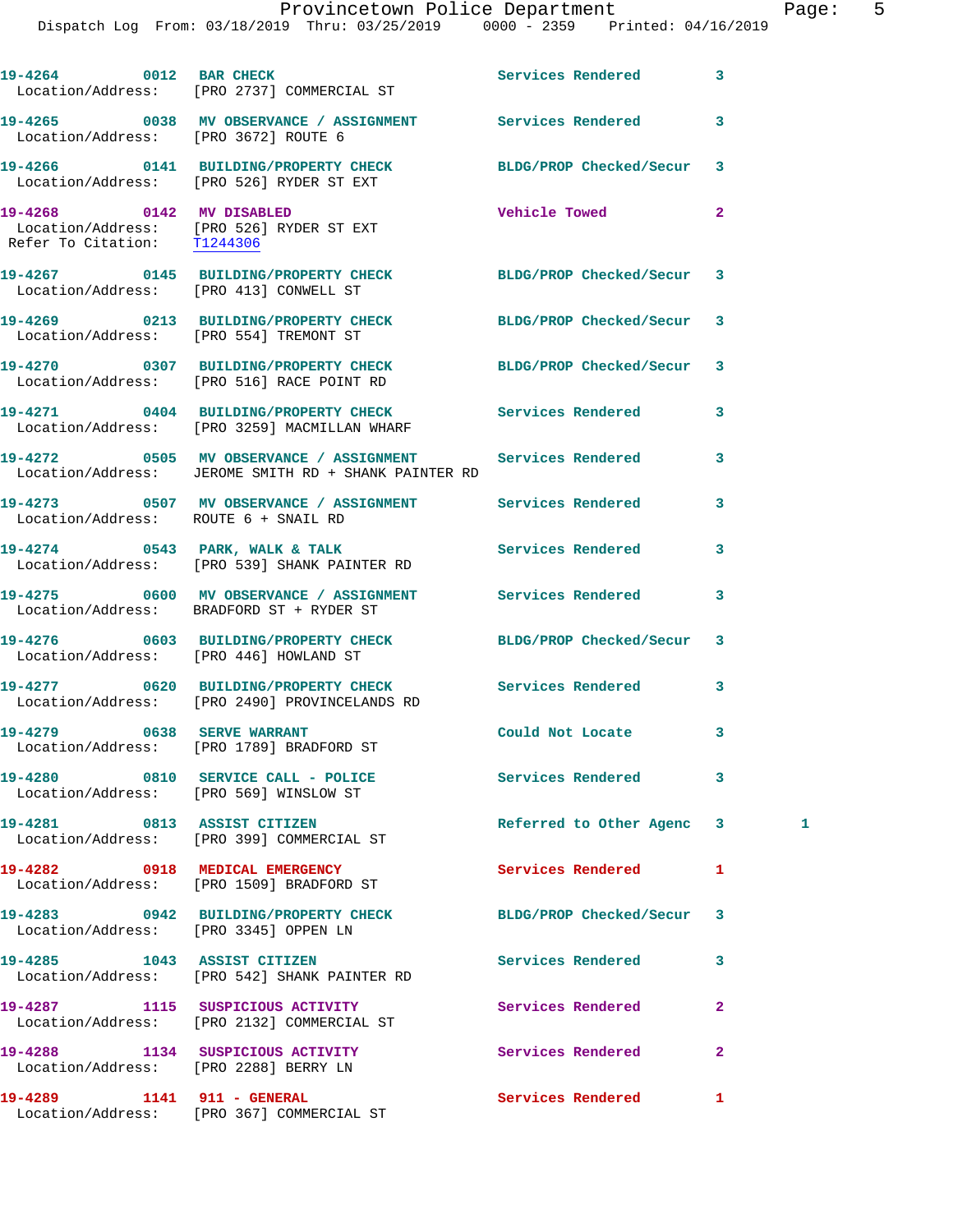|                                                                                   | Dispatch Log From: 03/18/2019 Thru: 03/25/2019 0000 - 2359 Printed: 04/16/2019                                                          | Provincetown Police Department |              | Page: 6 |  |
|-----------------------------------------------------------------------------------|-----------------------------------------------------------------------------------------------------------------------------------------|--------------------------------|--------------|---------|--|
|                                                                                   | 19-4290 1248 MEDICAL EMERGENCY<br>Location/Address: [PRO 440] HARRY KEMP WAY                                                            | Transported to Hospital 1      |              |         |  |
|                                                                                   | 19-4292 1315 SUSPICIOUS ACTIVITY 1999 Services Rendered<br>Location/Address: [PRO 2277] BRADFORD ST                                     |                                | $\mathbf{2}$ |         |  |
|                                                                                   | 19-4293 1505 SERVICE CALL - POLICE Services Rendered<br>Location/Address: [PRO 569] WINSLOW ST                                          |                                | 3            |         |  |
| Location/Address: ROUTE 6                                                         | 19-4294 1607 MV OBSERVANCE / ASSIGNMENT Services Rendered                                                                               |                                | 3            |         |  |
|                                                                                   | 19-4295 1613 FINGER PRINTS<br>Location/Address: [PRO 542] SHANK PAINTER RD                                                              | Services Rendered              | $\mathbf{2}$ |         |  |
|                                                                                   | 19-4297 1702 MEDICAL EMERGENCY<br>Location/Address: [PRO 755] BRADFORD ST                                                               | PATIENT REFUSAL                | 1            |         |  |
|                                                                                   | 19-4298 1750 ASSIST DEPARTMENT / MUTUAL AID Arrest(s) Made<br>Location/Address: [PRO 542] SHANK PAINTER RD<br>Refer To Arrest: 19-30-AR |                                | 3            |         |  |
|                                                                                   | 19-4299 1825 ALARM - GENERAL<br>Location/Address: [PRO 2909] COMMERCIAL ST                                                              | False Alarm                    | 1            |         |  |
| Location/Address: [PRO 3440] ROUTE 6                                              | 19-4302 2030 MV OBSERVANCE / ASSIGNMENT Services Rendered                                                                               |                                | 3            |         |  |
|                                                                                   | 19-4304 2048 COMPLAINT - GENERAL<br>Location/Address: [PRO 141] COMMERCIAL ST                                                           | SPOKEN TO                      | 3            |         |  |
| 19-4305 2059 MV STOP<br>Location/Address: ROUTE 6<br>Refer To Citation: 19-302-CN |                                                                                                                                         | <b>VERBAL WARNING</b>          | 3            |         |  |
|                                                                                   | 19-4306 2134 BUILDING/PROPERTY CHECK Services Rendered 3<br>Location/Address: [PRO 526] RYDER ST EXT                                    |                                |              |         |  |
|                                                                                   | 19-4307 2136 BUILDING/PROPERTY CHECK Services Rendered<br>Location/Address: [PRO 2018] COMMERCIAL ST                                    |                                | 3            |         |  |
|                                                                                   | 19-4308 2217 SUSPICIOUS ACTIVITY BLDG/PROP Checked/Secur 2<br>Location/Address: [PRO 1429] SANDY HILL LN                                |                                |              |         |  |
| 19-4309 2307 FOLLOW UP                                                            | Location/Address: [PRO 542] SHANK PAINTER RD                                                                                            | Services Rendered              | $\mathbf{2}$ |         |  |
|                                                                                   | 19-4310 2333 BUILDING/PROPERTY CHECK BLDG/PROP Checked/Secur<br>Location/Address: [PRO 1780] JOHNSON ST                                 |                                | 3            |         |  |
| Location/Address: ROUTE 6 + SNAIL RD                                              | 19-4311 2350 MV OBSERVANCE / ASSIGNMENT Services Rendered                                                                               |                                | 3            |         |  |
| For Date: $03/21/2019$ - Thursday                                                 |                                                                                                                                         |                                |              |         |  |
|                                                                                   | 19-4312 0020 BUILDING/PROPERTY CHECK Services Rendered<br>Location/Address: [PRO 3259] MACMILLAN WHARF                                  |                                | 3            |         |  |
|                                                                                   | 19-4313 6035 MV OBSERVANCE / ASSIGNMENT Services Rendered<br>Location/Address: BRADFORD ST + RYDER ST                                   |                                | 3            |         |  |
|                                                                                   | 19-4314 0039 PARK, WALK & TALK<br>Location/Address: [PRO 539] SHANK PAINTER RD                                                          | <b>Services Rendered</b>       | 3            |         |  |
|                                                                                   | 19-4315 0100 BUILDING/PROPERTY CHECK<br>Location/Address: [PRO 530] SHANK PAINTER RD                                                    | BLDG/PROP Checked/Secur 3      |              |         |  |
| Location/Address: [PRO 2521] ROUTE 6                                              |                                                                                                                                         |                                | 3            |         |  |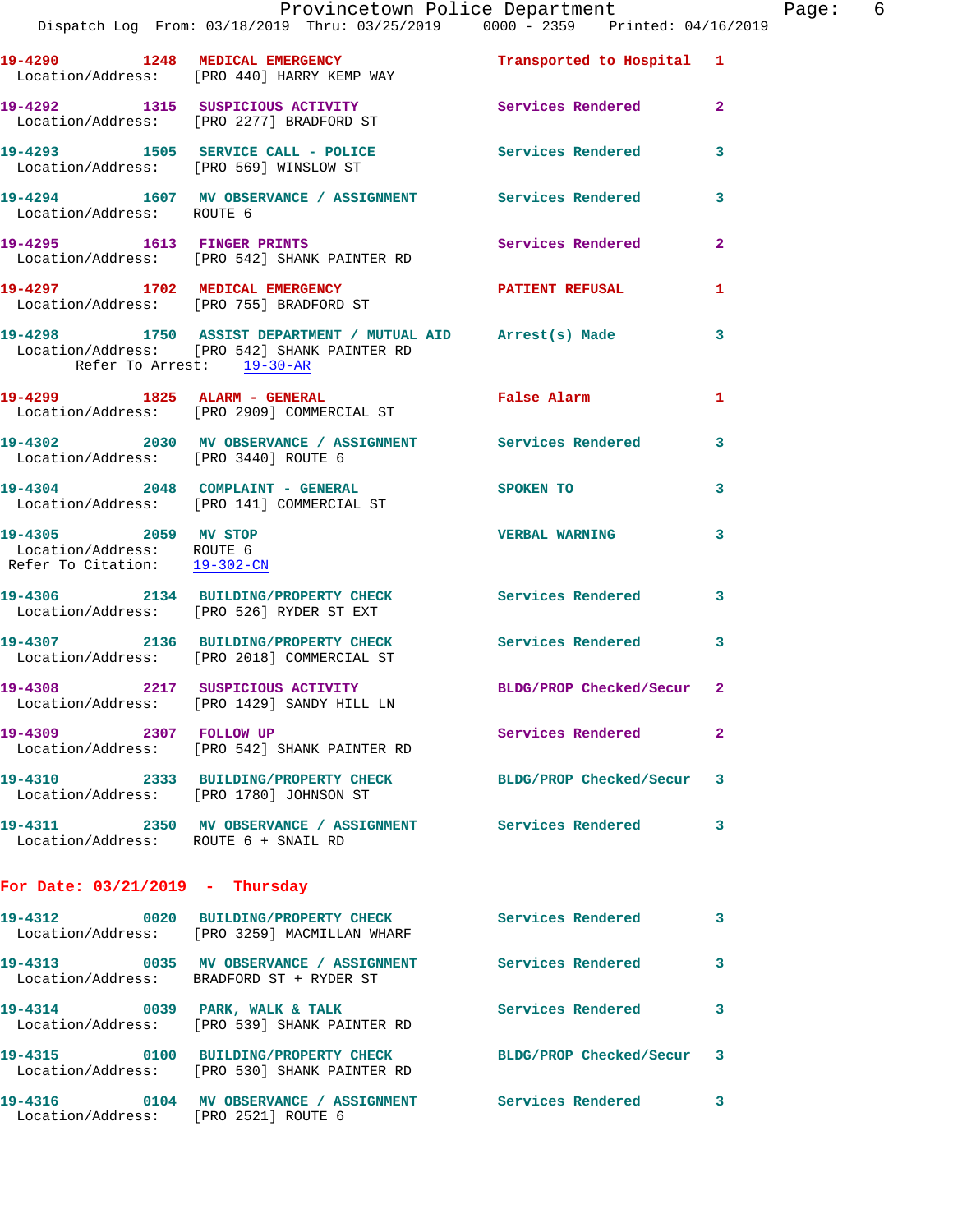|                                                                     | Provincetown Police Department<br>Dispatch Log From: 03/18/2019 Thru: 03/25/2019 0000 - 2359 Printed: 04/16/2019 |                        |                         |
|---------------------------------------------------------------------|------------------------------------------------------------------------------------------------------------------|------------------------|-------------------------|
|                                                                     | 19-4317 		 0129 BUILDING/PROPERTY CHECK Services Rendered<br>Location/Address: [PRO 526] RYDER ST EXT            |                        | $\overline{\mathbf{3}}$ |
|                                                                     | Location/Address: BRADFORD ST + HOWLAND ST                                                                       |                        | $\overline{\mathbf{3}}$ |
|                                                                     | 19-4319 		 0208 BUILDING/PROPERTY CHECK 			BLDG/PROP Checked/Secur<br>Location/Address: [PRO 2977] COMMERCIAL ST |                        | 3                       |
| Location/Address: [PRO 3247] PEARL ST                               | 19-4320 0219 BUILDING/PROPERTY CHECK BLDG/PROP Checked/Secur                                                     |                        | 3                       |
| Location/Address: [PRO 512] PRINCE ST                               | 19-4321 0506 BUILDING/PROPERTY CHECK BLDG/PROP Checked/Secur                                                     |                        | 3                       |
|                                                                     | Location/Address: COMMERCIAL ST + BRADFORD ST                                                                    |                        | 3                       |
| Location/Address: ROUTE 6 + HOWLAND ST                              | 19-4323 6522 MV OBSERVANCE / ASSIGNMENT Services Rendered                                                        |                        | 3                       |
|                                                                     | 19-4324 0601 BUILDING/PROPERTY CHECK BLDG/PROP Checked/Secur<br>Location/Address: [PRO 379] COMMERCIAL ST        |                        | 3                       |
| 19-4325 0747 ANIMAL CALL<br>Location/Address: [PRO 757] BRADFORD ST |                                                                                                                  | <b>GONE ON ARRIVAL</b> | $\overline{a}$          |
|                                                                     | 19-4326 0806 SERVICE CALL - POLICE                                                                               | Services Rendered      | 3                       |

Location/Address: [PRO 569] WINSLOW ST

19-4327 0924 MV COMPLAINT Services Rendered 2 Location/Address: [PRO 1158] WINSLOW ST

**19-4328 0938 MV OBSERVANCE / ASSIGNMENT Services Rendered 3**  Location/Address: [PRO 1158] WINSLOW ST

**19-4329 1057 MEDICAL EMERGENCY Transported to Hospital 1**  Location/Address: [PRO 440] HARRY KEMP WAY

Location/Address: CARVER ST + COMMERCIAL ST

**19-4331 1117 BUILDING/PROPERTY CHECK Services Rendered 3**  Location/Address: [PRO 3287] ROUTE 6

Location/Address: [PRO 3296] SHANK PAINTER RD

Location/Address: BRADFORD ST

Location/Address: [PRO 571] ALDEN ST

Location/Address: [PRO 569] WINSLOW ST

Location/Address: [PRO 542] SHANK PAINTER RD

Location/Address: [PRO 2181] SHIPS WAY RD

Location/Address: [PRO 3317] CEMETERY RD

**19-4337 1347 BUILDING/PROPERTY CHECK BLDG/PROP Checked/Secur 3**  Location/Address: [PRO 3318] CEMETERY RD

**19-4338 1417 BUILDING/PROPERTY CHECK BLDG/PROP Checked/Secur 3** 

**19-4339 1450 AT SCHOOL Services Rendered 3** 

19-4340 1603 BUS COMPLAINT **19-4340** Services Rendered 2 Location/Address: [PRO 569] WINSLOW ST

19-4330 1100 PARKING COMPLAINT **Services Rendered** 3

**19-4332 1119 PARK, WALK & TALK Services Rendered 3** 

**19-4333 1216 SERVE SUMMONS Could Not Locate 3** 

**19-4334 1227 SERVICE CALL - POLICE SPOKEN TO 3** 

19-4335 1313 ANIMAL CALL **19-4335** 1313 ANIMAL CALL

**19-4336 1347 BUILDING/PROPERTY CHECK BLDG/PROP Checked/Secur 3** 

Page: 7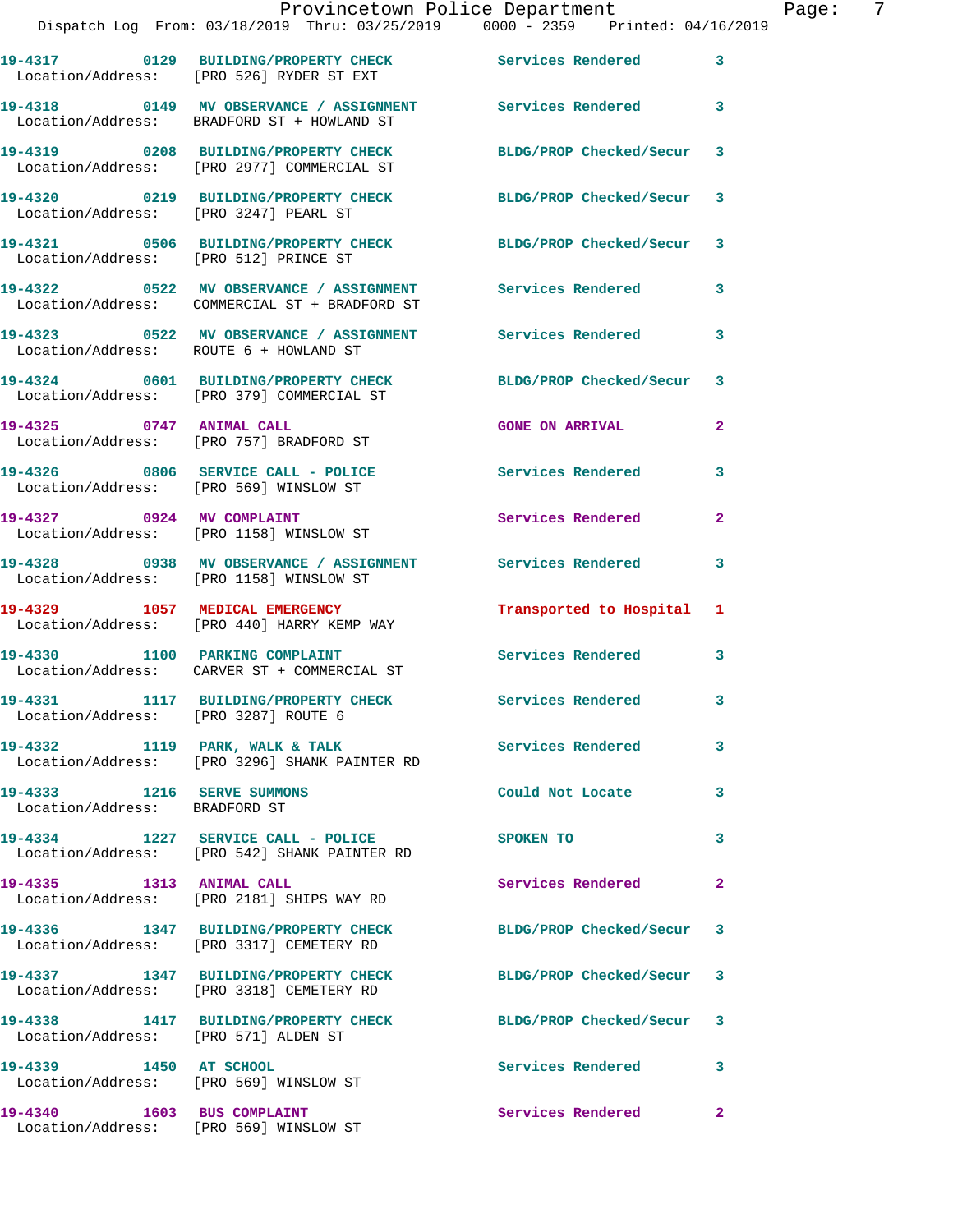Dispatch Log From: 03/18/2019 Thru: 03/25/2019 0000 - 2359 Printed: 04/16/2019

| 19-4341 1615 MV HIT & RUN                                                            | Location/Address: [PRO 2520] PRINCE ST                                                                         | Services Rendered         | $\mathbf{2}$   |
|--------------------------------------------------------------------------------------|----------------------------------------------------------------------------------------------------------------|---------------------------|----------------|
| 19-4342 1618 ANIMAL CALL                                                             | Location/Address: [PRO 2461] BRADFORD ST EXT                                                                   | Services Rendered         | $\overline{2}$ |
| Location/Address: ROUTE 6 + SNAIL RD                                                 | 19-4343 1738 MV OBSERVANCE / ASSIGNMENT Services Rendered                                                      |                           | 3              |
| 19-4344 1829 MV STOP<br>Refer To Citation: 19-303-CN                                 | Location/Address: [PRO 3430] COMMERCIAL ST                                                                     | <b>VERBAL WARNING</b>     | 3              |
|                                                                                      | 19-4345 1951 MEDICAL EMERGENCY<br>Location/Address: [PRO 2227] BRADFORD ST                                     | <b>PATIENT REFUSAL</b>    | $\mathbf{1}$   |
| Location/Address: [PRO 3440] ROUTE 6                                                 | 19-4346 2059 MV OBSERVANCE / ASSIGNMENT Services Rendered 3                                                    |                           |                |
|                                                                                      | 19-4348 2126 BUILDING/PROPERTY CHECK<br>Location/Address: [PRO 182] COMMERCIAL ST                              | BLDG/PROP Checked/Secur 3 |                |
|                                                                                      | 19-4349 2127 BUILDING/PROPERTY CHECK<br>Location/Address: [PRO 175] COMMERCIAL ST                              | BLDG/PROP Checked/Secur 3 |                |
|                                                                                      | 19-4350 2131 BUILDING/PROPERTY CHECK<br>Location/Address: [PRO 530] SHANK PAINTER RD                           | BLDG/PROP Checked/Secur 3 |                |
| 19-4351 2138 MV STOP<br>Refer To Citation: 19-304-CN                                 | Location/Address: [PRO 3430] COMMERCIAL ST                                                                     | <b>VERBAL WARNING</b>     | 3              |
|                                                                                      | 19-4352 2155 BUILDING/PROPERTY CHECK<br>Location/Address: [PRO 526] RYDER ST EXT                               | Services Rendered         | 3              |
|                                                                                      | 19-4353 2333 PARK, WALK & TALK<br>Location/Address: [PRO 105] COMMERCIAL ST                                    | Services Rendered         | 3              |
| Location/Address: [PRO 639] CENTER ST                                                | 19-4354 2341 BUILDING/PROPERTY CHECK                                                                           | BLDG/PROP Checked/Secur 3 |                |
| 19-4355 2344 BAR CHECK                                                               | Location/Address: [PRO 3443] COMMERCIAL ST                                                                     | Services Rendered 3       |                |
| 19-4356 2349 BAR CHECK<br>Location/Address: [PRO 484] MASONIC PL                     |                                                                                                                | Services Rendered         | $\mathbf{3}$   |
| For Date: 03/22/2019 - Friday                                                        |                                                                                                                |                           |                |
|                                                                                      | 19-4357 0014 BUILDING/PROPERTY CHECK BLDG/PROP Checked/Secur 3<br>Location/Address: [PRO 530] SHANK PAINTER RD |                           |                |
|                                                                                      | 19-4359 0016 DISTURBANCE - FIGHT / ARGUMENT FOLLOW UP<br>Location/Address: [PRO 3443] COMMERCIAL ST            |                           | $\mathbf{1}$   |
| 19-4360 0045 FOLLOW UP                                                               | Location/Address: [PRO 2490] PROVINCELANDS RD                                                                  | Services Rendered         | $\mathbf{2}$   |
| 19-4361 0111 MV STOP<br>Location/Address: CONWELL ST<br>Refer To Citation: 19-305-CN |                                                                                                                | <b>VERBAL WARNING</b>     | $\mathbf{3}$   |
|                                                                                      | 19-4363 0238 BUILDING/PROPERTY CHECK<br>Location/Address: [PRO 488] MAYFLOWER ST                               | BLDG/PROP Checked/Secur 3 |                |
| 19-4364 0240 MEDICAL EMERGENCY<br>Location/Address: BRADFORD ST                      |                                                                                                                | <b>PATIENT REFUSAL</b>    | $\mathbf{1}$   |
|                                                                                      | 19-4365 0307 BUILDING/PROPERTY CHECK                                                                           | BLDG/PROP Checked/Secur 3 |                |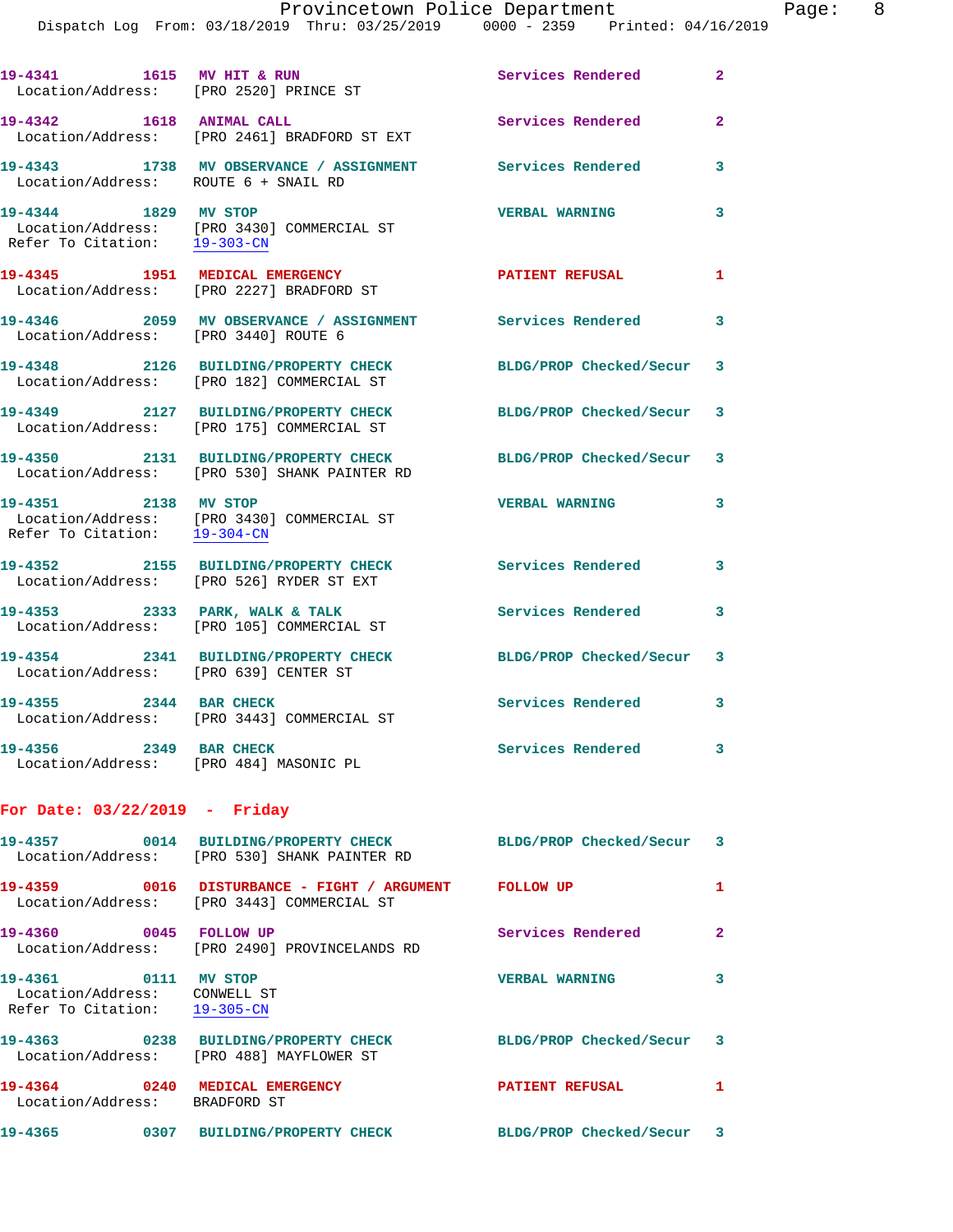|                                                                                              | Provincetown Police Department                                                       | Dispatch Log From: 03/18/2019 Thru: 03/25/2019 0000 - 2359 Printed: 04/16/2019 |                |
|----------------------------------------------------------------------------------------------|--------------------------------------------------------------------------------------|--------------------------------------------------------------------------------|----------------|
|                                                                                              | Location/Address: [PRO 3259] MACMILLAN WHARF                                         |                                                                                |                |
|                                                                                              |                                                                                      |                                                                                | 3              |
|                                                                                              | 19-4367 0521 BUILDING/PROPERTY CHECK<br>Location/Address: [PRO 2898] JEROME SMITH RD | BLDG/PROP Checked/Secur                                                        | 3              |
| Location/Address: [PRO 2513] ROUTE 6                                                         |                                                                                      | 19-4368 6529 MV OBSERVANCE / ASSIGNMENT Services Rendered                      | 3              |
|                                                                                              | 19-4369 0533 BUILDING/PROPERTY CHECK<br>Location/Address: [PRO 2494] BRADFORD ST     | <b>Services Rendered</b>                                                       | 3              |
| Location/Address: [PRO 2519] ROUTE 6                                                         |                                                                                      | 19-4371 0616 MV OBSERVANCE / ASSIGNMENT Services Rendered                      | 3              |
| Location/Address: [PRO 569] WINSLOW ST                                                       |                                                                                      | 19-4372 0701 MV OBSERVANCE / ASSIGNMENT Services Rendered                      | 3              |
| 19-4373 0815 MV DISABLED                                                                     | Location/Address: [PRO 539] SHANK PAINTER RD                                         | Services Rendered                                                              | $\overline{a}$ |
|                                                                                              | 19-4374 0818 SERVICE CALL - POLICE<br>Location/Address: [PRO 569] WINSLOW ST         | Services Rendered                                                              | 3              |
|                                                                                              | 19-4375 0934 BUILDING/PROPERTY CHECK<br>Location/Address: [PRO 4141] COMMERCIAL ST   | BLDG/PROP Checked/Secur                                                        | 3              |
| Location/Address: [PRO 3287] ROUTE 6                                                         | 19-4376 0946 BUILDING/PROPERTY CHECK                                                 | BLDG/PROP Checked/Secur                                                        | 3              |
|                                                                                              | 19-4378 1032 PARK, WALK & TALK<br>Location/Address: [PRO 488] MAYFLOWER ST           | <b>Services Rendered</b>                                                       | 3              |
|                                                                                              | 19-4379 1233 PARK, WALK & TALK<br>Location/Address: [PRO 537] SHANK PAINTER RD       | Services Rendered                                                              | 3              |
| Location/Address: [PRO 3440] ROUTE 6                                                         | 19-4382 1255 BUILDING/PROPERTY CHECK                                                 | BLDG/PROP Checked/Secur                                                        | 3              |
| Location/Address: [PRO 3440] ROUTE 6                                                         |                                                                                      | 19-4381 1302 BUILDING/PROPERTY CHECK BLDG/PROP Checked/Secur 3                 |                |
| Location/Address: BRADFORD ST                                                                |                                                                                      | 19-4383 1306 LARCENY / FORGERY / FRAUD Services Rendered                       | $\overline{2}$ |
| 19-4384 1326 MV STOP<br>Location/Address: [PRO 2521] ROUTE 6<br>Refer To Citation: 19-306-CN |                                                                                      | <b>VERBAL WARNING</b>                                                          | 3              |
| 19-4385 1330 FOLLOW UP<br>Location/Address: COMMERCIAL ST                                    |                                                                                      | <b>Services Rendered</b>                                                       | $\mathbf{2}$   |
| 19-4386 1457 AT SCHOOL                                                                       | Location/Address: [PRO 569] WINSLOW ST                                               | <b>Services Rendered</b>                                                       | 3              |
| Location/Address: [PRO 2520] PRINCE ST                                                       | 19-4387 1509 BUILDING/PROPERTY CHECK                                                 | <b>Services Rendered</b>                                                       | 3              |
|                                                                                              | Location/Address: [PRO 4136] BRADFORD ST                                             | 19-4389 1532 MV OBSERVANCE / ASSIGNMENT Services Rendered                      | 3              |
| 19-4390 1554 MV STOP<br>Refer To Citation: 19-307-CN                                         | Location/Address: [PRO 105] COMMERCIAL ST                                            | <b>VERBAL WARNING</b>                                                          | 3              |
|                                                                                              | 19-4391 1626 ASSIST AGENCY<br>Location/Address: [PRO 542] SHANK PAINTER RD           | <b>Services Rendered</b>                                                       | 3              |
|                                                                                              | 19-4392 1655 BUILDING/PROPERTY CHECK                                                 | <b>Services Rendered</b>                                                       | 3              |

Page: 9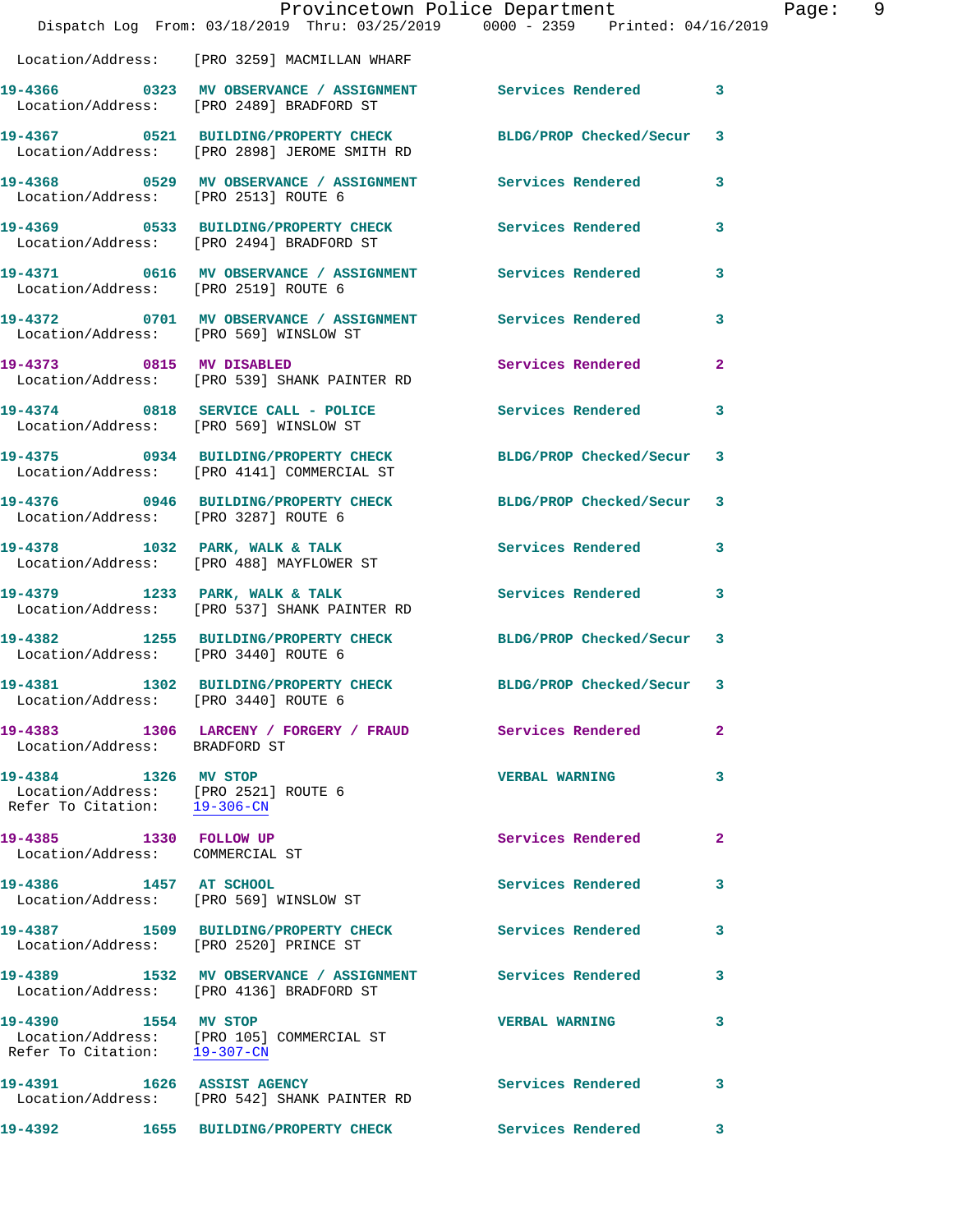|                                                                                              | Provincetown Police Department<br>Dispatch Log From: 03/18/2019 Thru: 03/25/2019 0000 - 2359 Printed: 04/16/2019                                 |                           |                         | Page: 10 |  |
|----------------------------------------------------------------------------------------------|--------------------------------------------------------------------------------------------------------------------------------------------------|---------------------------|-------------------------|----------|--|
|                                                                                              | Location/Address: [PRO 2977] COMMERCIAL ST                                                                                                       |                           |                         |          |  |
|                                                                                              | 19-4393 1700 MV COMPLAINT<br>Location/Address: [PRO 2513] ROUTE 6                                                                                | Could Not Locate 2        |                         |          |  |
| 19-4395 1731 MV STOP<br>Location/Address: [PRO 2513] ROUTE 6<br>Refer To Citation: 19-308-CN |                                                                                                                                                  | VERBAL WARNING 3          |                         |          |  |
|                                                                                              | 19-4396 1809 BUILDING/PROPERTY CHECK Services Rendered 3<br>Location/Address: [PRO 3259] MACMILLAN WHARF                                         |                           |                         |          |  |
|                                                                                              | 19-4397 1826 MV OBSERVANCE / ASSIGNMENT Services Rendered 3<br>Location/Address: [PRO 3440] ROUTE 6                                              |                           |                         |          |  |
|                                                                                              | 19-4398 1834 BUILDING/PROPERTY CHECK Services Rendered 3<br>Location/Address: [PRO 526] RYDER ST EXT                                             |                           |                         |          |  |
|                                                                                              | 19-4399 1849 LOST KEYS<br>Location/Address: [PRO 542] SHANK PAINTER RD                                                                           | Services Rendered 3       |                         |          |  |
|                                                                                              | 19-4400 1913 MEDICAL EMERGENCY<br>Location/Address: [PRO 3222] ALDEN ST                                                                          | Referred to Other Agenc 1 |                         |          |  |
|                                                                                              | 19-4401 2029 BUILDING/PROPERTY CHECK Services Rendered 3<br>Location/Address: [PRO 3430] COMMERCIAL ST                                           |                           |                         |          |  |
|                                                                                              | 19-4402 2031 MV OBSERVANCE / ASSIGNMENT Services Rendered 3<br>Location/Address: BRADFORD ST + HOWLAND ST                                        |                           |                         |          |  |
| Location/Address: [PRO 2513] ROUTE 6<br>Refer To Citation: 19-309-CN                         | 19-4403 2056 MV STOP                                                                                                                             | <b>VERBAL WARNING</b>     | $\overline{\mathbf{3}}$ |          |  |
|                                                                                              | 19-4404 2107 ANIMAL CALL<br>Location/Address: [PRO 338] SHANK PAINTER RD                                                                         | Could Not Locate          | $\overline{2}$          |          |  |
| Location/Address: ROUTE 6 + SNAIL RD                                                         | 19-4405 2143 MV OBSERVANCE / ASSIGNMENT Services Rendered 3                                                                                      |                           |                         |          |  |
|                                                                                              | 19-4406 2205 MV OBSERVANCE / ASSIGNMENT Services Rendered 3<br>Location/Address:    SHANK PAINTER RD + JEROME SMITH RD                           |                           |                         |          |  |
|                                                                                              | 19-4408 2254 MEDICAL EMERGENCY Services Rendered 1<br>Location/Address: BRADFORD ST + MECHANIC ST                                                |                           |                         |          |  |
| For Date: $03/23/2019$ - Saturday                                                            |                                                                                                                                                  |                           |                         |          |  |
|                                                                                              | 19-4410 0036 MV OBSERVANCE / ASSIGNMENT Services Rendered 3<br>Location/Address: BRADFORD ST + RYDER ST                                          |                           |                         |          |  |
|                                                                                              | 19-4411 0059 BUILDING/PROPERTY CHECK BLDG/PROP Checked/Secur 3<br>Location/Address: [PRO 2206] PILGRIMS LANDING                                  |                           |                         |          |  |
|                                                                                              | 19-4412   0109   ASSIST DEPARTMENT / MUTUAL AID   Services Rendered<br>Location/Address: [PRO 542] SHANK PAINTER RD<br>Refer To Arrest: 19-32-AR |                           | $\overline{\mathbf{3}}$ |          |  |
|                                                                                              | 19-4413 0209 LOST PROPERTY<br>Location/Address: [PRO 542] SHANK PAINTER RD                                                                       | Services Rendered 3       |                         | 1        |  |
|                                                                                              | 19-4414 0226 BUILDING/PROPERTY CHECK Services Rendered<br>Location/Address: [PRO 526] RYDER ST EXT                                               |                           | 3                       |          |  |
|                                                                                              | 19-4415 0233 MV OBSERVANCE / ASSIGNMENT Services Rendered<br>Location/Address: BRADFORD ST + HOWLAND ST                                          |                           | 3                       |          |  |
|                                                                                              | 19-4416 0239 BUILDING/PROPERTY CHECK BLDG/PROP Checked/Secur 3                                                                                   |                           |                         |          |  |

Location/Address: [PRO 1778] SHANK PAINTER RD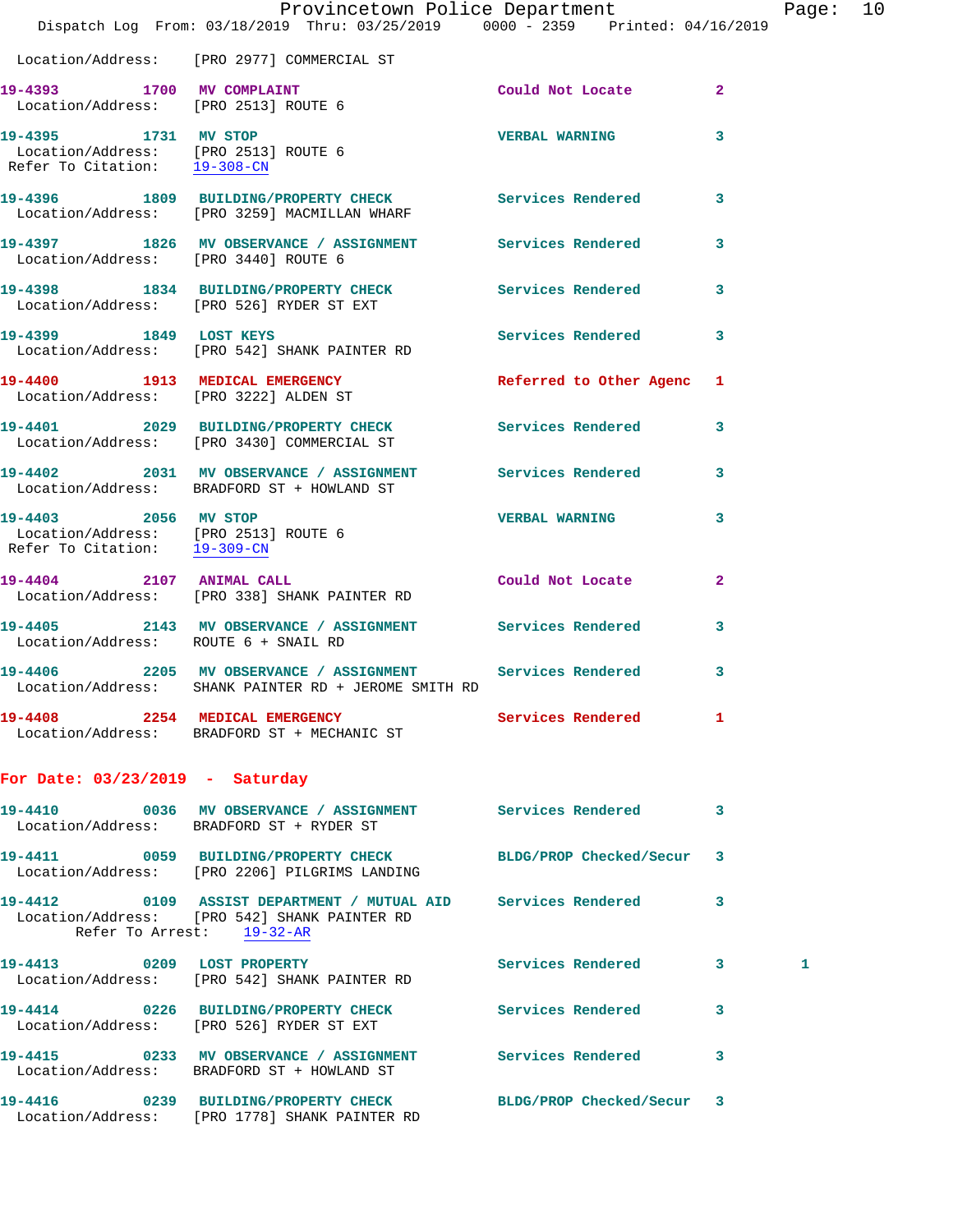|                                                                                              | 19-4417 0455 ALARM - GENERAL<br>Location/Address: [PRO 346] COMMERCIAL ST             | False Alarm               | $\mathbf{1}$               |
|----------------------------------------------------------------------------------------------|---------------------------------------------------------------------------------------|---------------------------|----------------------------|
|                                                                                              | Location/Address: [PRO 3430] COMMERCIAL ST                                            |                           | $\overline{\mathbf{3}}$    |
| Location/Address: ROUTE 6 + SNAIL RD                                                         | 19-4419 0521 MV OBSERVANCE / ASSIGNMENT                                               | Services Rendered         | 3                          |
|                                                                                              | 19-4421 0809 PARK, WALK & TALK<br>Location/Address: [PRO 2778] COMMERCIAL ST          | <b>Services Rendered</b>  | $\mathbf{3}$               |
|                                                                                              | 19-4420 0811 BUILDING/PROPERTY CHECK<br>Location/Address: [PRO 2493] BRADFORD ST      | Services Rendered         | 3                          |
|                                                                                              | 19-4422 0818 BUILDING/PROPERTY CHECK<br>Location/Address: [PRO 2483] COMMERCIAL ST    | <b>Services Rendered</b>  | $\mathbf{3}$               |
| Location/Address: COMMERCIAL ST                                                              | 19-4423 0826 BUILDING/PROPERTY CHECK                                                  | BLDG/PROP Checked/Secur 3 |                            |
|                                                                                              | 19-4424 0828 MV OBSERVANCE / ASSIGNMENT<br>Location/Address: [PRO 3430] COMMERCIAL ST | <b>Services Rendered</b>  | 3                          |
|                                                                                              | 19-4425 0829 PARK, WALK & TALK<br>Location/Address: [PRO 2542] COMMERCIAL ST          | <b>Services Rendered</b>  | 3                          |
|                                                                                              | 19-4426 0847 BUILDING/PROPERTY CHECK<br>Location/Address: [PRO 3259] MACMILLAN WHARF  | <b>Services Rendered</b>  | 3                          |
|                                                                                              | 19-4427 0856 BUILDING/PROPERTY CHECK<br>Location/Address: [PRO 519] RACE POINT RD     | BLDG/PROP Checked/Secur 3 |                            |
| 19-4428 0859 MV STOP                                                                         | Location/Address: [PRO 3430] COMMERCIAL ST<br>Refer To Citation: $\frac{19-310-CN}{}$ | <b>VERBAL WARNING</b>     | 3                          |
| Location/Address: [PRO 521] ROUTE 6                                                          | 19-4429 0908 BUILDING/PROPERTY CHECK                                                  | Services Rendered 3       |                            |
|                                                                                              | 19-4430 0940 PARK, WALK & TALK<br>Location/Address: [PRO 3966] SHANK PAINTER RD       | Services Rendered         | 3                          |
|                                                                                              | 19-4431 0954 BUILDING/PROPERTY CHECK<br>Location/Address: [PRO 564] BAYBERRY AVE      | <b>Services Rendered</b>  | $\mathbf{3}$               |
| Location/Address: SNAIL RD + ROUTE 6                                                         | 19-4432 1008 MV OBSERVANCE / ASSIGNMENT Services Rendered                             |                           | $\overline{\phantom{a}}$ 3 |
| 19-4433 1023 MV STOP<br>Location/Address: [PRO 2479] ROUTE 6<br>Refer To Citation: 19-311-CN |                                                                                       | <b>VERBAL WARNING</b>     | 3                          |
|                                                                                              | 19-4434 1043 PARK, WALK & TALK<br>Location/Address: [PRO 537] SHANK PAINTER RD        | Services Rendered 3       |                            |
| 19-4437 1146 ALARM - GENERAL                                                                 | Location/Address: [PRO 3634] COMMERCIAL ST                                            | Services Rendered 1       |                            |
| Location/Address: [PRO 3287] ROUTE 6                                                         | 19-4439 1156 BUILDING/PROPERTY CHECK                                                  | BLDG/PROP Checked/Secur 3 |                            |
|                                                                                              | 19-4440 1207 BUILDING/PROPERTY CHECK<br>Location/Address: [PRO 3317] CEMETERY RD      | BLDG/PROP Checked/Secur 3 |                            |
|                                                                                              | 19-4441 1207 BUILDING/PROPERTY CHECK<br>Location/Address: [PRO 3318] CEMETERY RD      | BLDG/PROP Checked/Secur 3 |                            |
| 19-4442 1305 MEDICAL EMERGENCY                                                               | Location/Address: [PRO 440] HARRY KEMP WAY                                            | Transported to Hospital 1 |                            |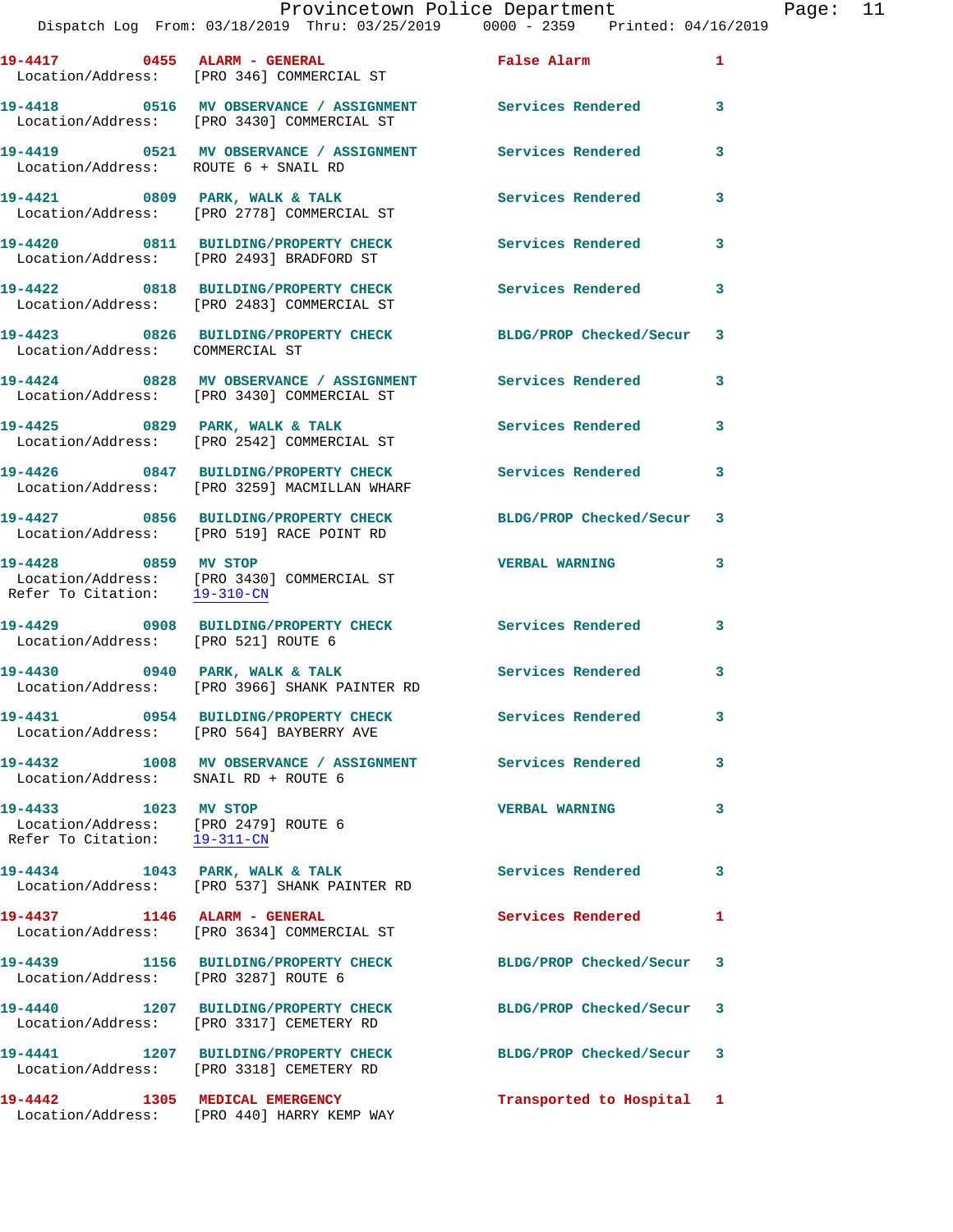|                                                      | Provincetown Police Department                                                                         | Dispatch Log From: 03/18/2019 Thru: 03/25/2019 0000 - 2359 Printed: 04/16/2019 |                |
|------------------------------------------------------|--------------------------------------------------------------------------------------------------------|--------------------------------------------------------------------------------|----------------|
|                                                      | Location/Address: [PRO 542] SHANK PAINTER RD                                                           | 19-4444 1349 BUILDING/PROPERTY CHECK Services Rendered                         | 3              |
| 19-4445 1358 MV COLLISION                            | Location/Address: COMMERCIAL ST + WINTHROP ST<br>Refer To Accident: 19-13-AC                           | <b>Services Rendered</b>                                                       | 1              |
|                                                      | 19-4446 1418 MEDICAL EMERGENCY<br>Location/Address: [PRO 1161] WINSLOW ST                              | Transported to Hospital                                                        | 1              |
|                                                      | 19-4447 1452 B & E / BURGLARY<br>Location/Address: [PRO 895] COTTAGE ST                                | Services Rendered                                                              | $\mathbf{2}$   |
|                                                      | 19-4448 1522 FOLLOW UP<br>Location/Address: COMMERCIAL ST + WINTHROP ST<br>Refer To Accident: 19-13-AC | Services Rendered                                                              | $\mathbf{2}$   |
|                                                      | Location/Address: [PRO 892] COTTAGE ST                                                                 | 19-4450 1559 PARK, WALK & TALK 1999 Services Rendered                          | 3              |
|                                                      | Location/Address: [PRO 99] COMMERCIAL ST                                                               | 19-4451 1657 BUILDING/PROPERTY CHECK BLDG/PROP Checked/Secur                   | 3              |
|                                                      | 19-4452 1731 MEDICAL EMERGENCY<br>Location/Address: [PRO 3222] ALDEN ST                                | PATIENT REFUSAL                                                                | 1              |
|                                                      | Location/Address: ROUTE 6 + SNAIL RD                                                                   | 19-4453 1816 MV OBSERVANCE / ASSIGNMENT No Action Required                     | 3              |
|                                                      | 19-4454 1849 LOST PROPERTY<br>Location/Address: [PRO 1952] COMMERCIAL ST                               | Services Rendered                                                              | 3              |
| 19-4455 1854 MV STOP<br>Refer To Citation: 19-312-CN | Location/Address: [PRO 521] ROUTE 6                                                                    | <b>VERBAL WARNING</b>                                                          | 3              |
|                                                      | Location/Address: [PRO 440] HARRY KEMP WAY                                                             | 19-4456 2023 BUILDING/PROPERTY CHECK BLDG/PROP Checked/Secur 3                 |                |
|                                                      | Location/Address: [PRO 595] BRADFORD ST                                                                | 19-4457 2037 MV OBSERVANCE / ASSIGNMENT Services Rendered                      | 3              |
|                                                      | 19-4458 2208 MEDICAL EMERGENCY<br>Location/Address: [PRO 2191] MAYFLOWER AVE                           | <b>PATIENT REFUSAL</b>                                                         | ı.             |
| 19-4459 2303 MV COMPLAINT                            | Location/Address: [PRO 2521] ROUTE 6                                                                   | Could Not Locate                                                               | $\overline{2}$ |
|                                                      | 19-4460 2327 NOISE COMPLAINT<br>Location/Address: [PRO 2702] COMMERCIAL ST                             | SPOKEN TO                                                                      | 3              |
| For Date: $03/24/2019$ - Sunday                      |                                                                                                        |                                                                                |                |
|                                                      | 19-4462 0029 BAR CHECK<br>Location/Address: [PRO 3443] COMMERCIAL ST                                   | Services Rendered                                                              | 3              |
| 19-4463 0030 FOLLOW UP                               | Location/Address: [PRO 3443] COMMERCIAL ST                                                             | Services Rendered                                                              | $\mathbf{2}$   |
|                                                      | Location/Address: [PRO 413] CONWELL ST                                                                 | 19-4464 0114 BUILDING/PROPERTY CHECK BLDG/PROP Checked/Secur                   | 3              |
|                                                      | Location/Address: [PRO 2818] CONWELL ST                                                                | 19-4465 		 0119 MV OBSERVANCE / ASSIGNMENT Services Rendered                   | 3              |
| 19-4466 0126 MV STOP                                 |                                                                                                        | <b>VERBAL WARNING</b>                                                          | 3              |

 Refer To Citation: 19-313-CN 19-4467 **0139 MEDICAL EMERGENCY PATIENT REFUSAL** 1

Location/Address: [PRO 2518] ROUTE 6

Page: 12<br>019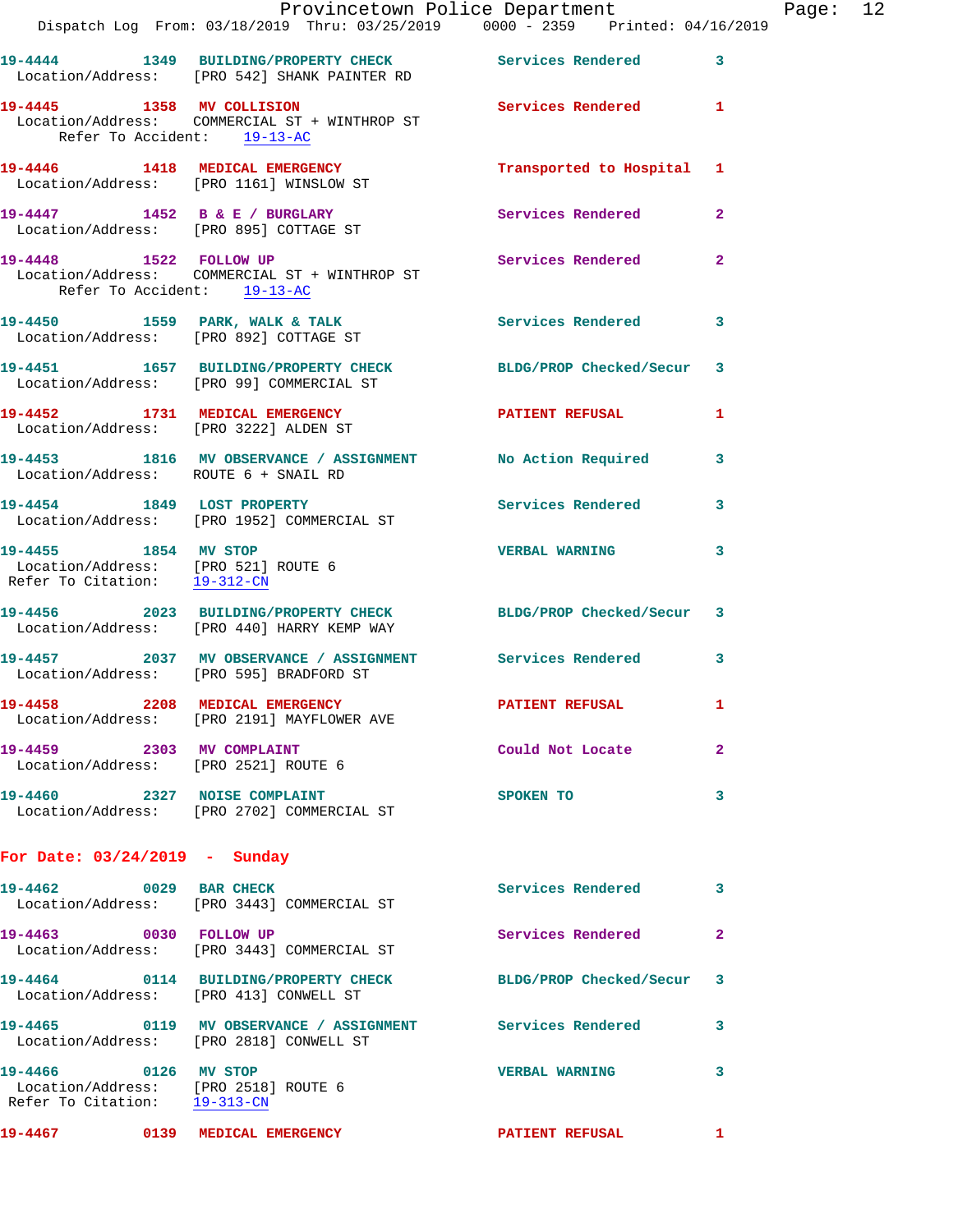|                                                                                              | Dispatch Log From: 03/18/2019 Thru: 03/25/2019 0000 - 2359 Printed: 04/16/2019                                      | Provincetown Police Department |              | Page: 13 |  |
|----------------------------------------------------------------------------------------------|---------------------------------------------------------------------------------------------------------------------|--------------------------------|--------------|----------|--|
|                                                                                              | Location/Address: [PRO 1196] BRADFORD ACRES RD                                                                      |                                |              |          |  |
|                                                                                              | 19-4468 0331 MEDICAL EMERGENCY<br>Location/Address: [PRO 4021] COMMERCIAL ST                                        | PATIENT REFUSAL 1              |              |          |  |
|                                                                                              | 19-4469 0441 BUILDING/PROPERTY CHECK Services Rendered 3<br>Location/Address: [PRO 3430] COMMERCIAL ST              |                                |              |          |  |
|                                                                                              | 19-4470 0606 BUILDING/PROPERTY CHECK BLDG/PROP Checked/Secur 3<br>Location/Address: [PRO 530] SHANK PAINTER RD      |                                |              |          |  |
|                                                                                              | 19-4471 0825 BUILDING/PROPERTY CHECK Services Rendered 3<br>Location/Address: [PRO 3259] MACMILLAN WHARF            |                                |              |          |  |
|                                                                                              | 19-4472 0831 BUILDING/PROPERTY CHECK Services Rendered 3<br>Location/Address: [PRO 526] RYDER ST EXT                |                                |              |          |  |
|                                                                                              | 19-4474 0917 PARK, WALK & TALK Services Rendered 3<br>Location/Address: [PRO 516] RACE POINT RD                     |                                |              |          |  |
|                                                                                              | 19-4477 0940 MV OBSERVANCE / ASSIGNMENT Services Rendered 3<br>Location/Address: JEROME SMITH RD + SHANK PAINTER RD |                                |              |          |  |
| Location/Address: [PRO 3440] ROUTE 6                                                         | 19-4475 0959 MV OBSERVANCE / ASSIGNMENT Services Rendered 3                                                         |                                |              |          |  |
| 19-4476 0959 MV STOP<br>Location/Address: [PRO 2521] ROUTE 6<br>Refer To Citation: 19-314-CN |                                                                                                                     | VERBAL WARNING 3               |              |          |  |
|                                                                                              | 19-4478 1015 BUILDING/PROPERTY CHECK BLDG/PROP Checked/Secur 3<br>Location/Address: [PRO 519] RACE POINT RD         |                                |              |          |  |
|                                                                                              | 19-4479 1038 BUILDING/PROPERTY CHECK Services Rendered 3<br>Location/Address: [PRO 2977] COMMERCIAL ST              |                                |              |          |  |
|                                                                                              | 19-4480 1051 BUILDING/PROPERTY CHECK Services Rendered 3<br>Location/Address: [PRO 2483] COMMERCIAL ST              |                                |              |          |  |
| 19-4481 1113 MV STOP                                                                         | Location/Address: [PRO 3296] SHANK PAINTER RD<br>Refer To Citation: 19-315-CN                                       | <b>VERBAL WARNING</b>          | $\mathbf{3}$ |          |  |
|                                                                                              | 19-4483 1331 BUILDING/PROPERTY CHECK<br>Location/Address: [PRO 488] MAYFLOWER ST                                    | BLDG/PROP Checked/Secur 3      |              |          |  |
| 19-4484 1444 ANIMAL CALL                                                                     | Location/Address: [PRO 2043] BRADFORD ST                                                                            | Services Rendered              | $\mathbf{2}$ |          |  |
|                                                                                              | 19-4485 1509 MV OBSERVANCE / ASSIGNMENT<br>Location/Address: [PRO 3670] SHANK PAINTER RD                            | Services Rendered              | 3            |          |  |
| 19-4486 1534 FOLLOW UP                                                                       | Location/Address: [PRO 2520] PRINCE ST                                                                              | Services Rendered              | $\mathbf{2}$ |          |  |
|                                                                                              | 19-4487 1557 BUILDING/PROPERTY CHECK<br>Location/Address: [PRO 2490] PROVINCELANDS RD                               | <b>Services Rendered</b>       | 3            |          |  |
|                                                                                              | 19-4488 1608 BUILDING/PROPERTY CHECK<br>Location/Address: [PRO 2206] PILGRIMS LANDING                               | Services Rendered              | 3            |          |  |
| 19-4489 1643 MV STOP<br>Location/Address: ROUTE 6<br>Refer To Citation: 19-316-CN            |                                                                                                                     | <b>VERBAL WARNING</b>          | 3            |          |  |
| 19-4490 1713 MV STOP                                                                         | Location/Address: [PRO 3663] BRADFORD ST<br>Refer To Citation: 19-317-CN                                            | <b>VERBAL WARNING</b>          | 3            |          |  |
|                                                                                              | 19-4491 1754 MV OBSERVANCE / ASSIGNMENT Services Rendered<br>Location/Address: STANDISH ST + BRADFORD ST            |                                | 3            |          |  |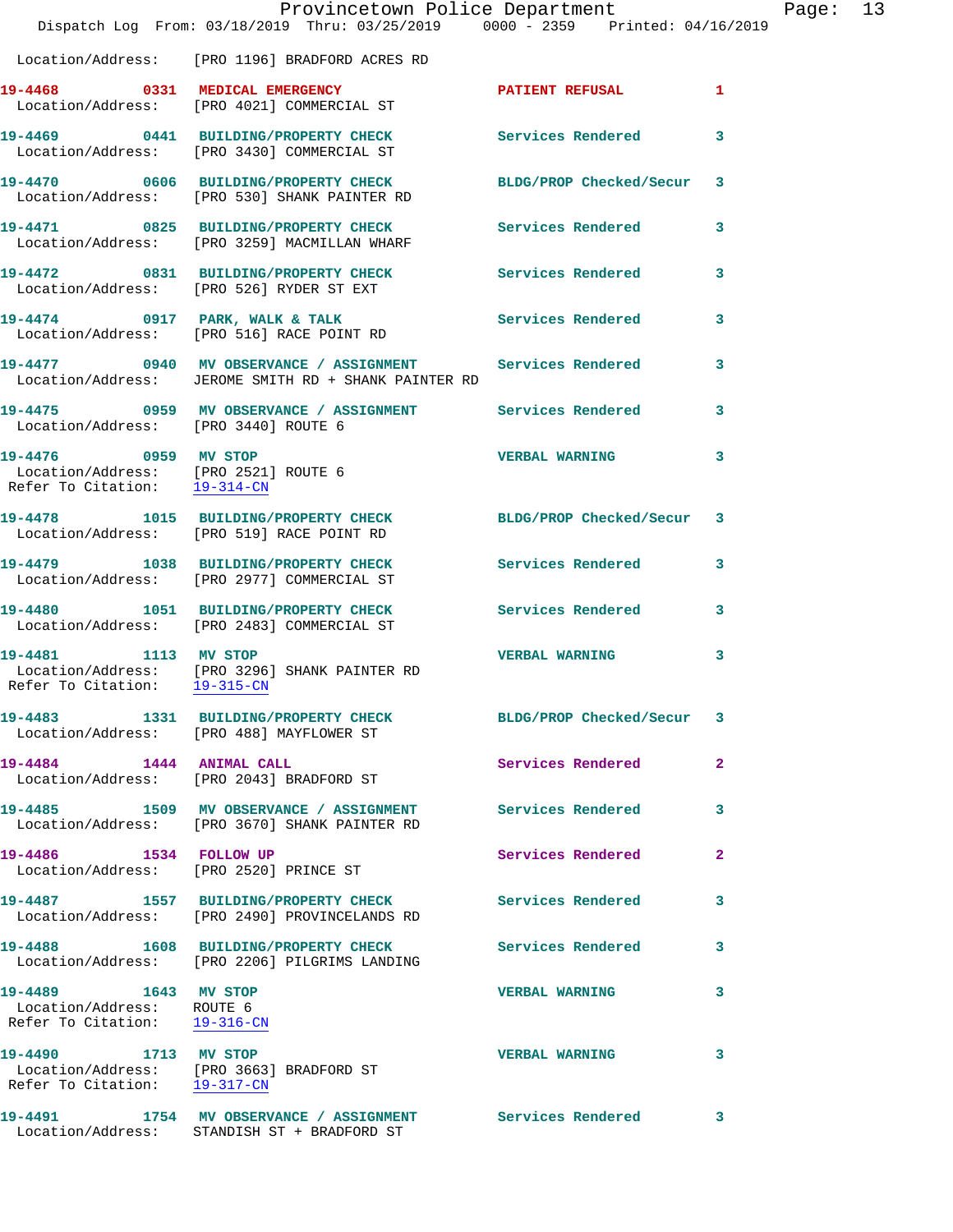|                                                      | 19-4492 1821 BUILDING/PROPERTY CHECK<br>Location/Address: [PRO 2494] BRADFORD ST                             | <b>Services Rendered</b>  | 3              |
|------------------------------------------------------|--------------------------------------------------------------------------------------------------------------|---------------------------|----------------|
| 19-4495 2017 ANIMAL CALL                             | Location/Address: [PRO 1545] COMMERCIAL ST                                                                   | Services Rendered         | $\overline{2}$ |
|                                                      | 19-4496 2036 BUILDING/PROPERTY CHECK<br>Location/Address: [PRO 2483] COMMERCIAL ST                           | <b>Services Rendered</b>  | 3              |
|                                                      | 19-4497 2043 BUILDING/PROPERTY CHECK<br>Location/Address: [PRO 530] SHANK PAINTER RD                         | BLDG/PROP Checked/Secur 3 |                |
|                                                      | 19-4498 2055 BUILDING/PROPERTY CHECK<br>Location/Address: [PRO 182] COMMERCIAL ST                            | BLDG/PROP Checked/Secur 3 |                |
| Location/Address: ROUTE 6 + SNAIL RD                 | 19-4499 2101 MV OBSERVANCE / ASSIGNMENT Services Rendered                                                    |                           | 3              |
|                                                      | 19-4500 2103 BUILDING/PROPERTY CHECK BLDG/PROP Checked/Secur 3<br>Location/Address: [PRO 3256] COMMERCIAL ST |                           |                |
|                                                      | 19-4503 2116 BUILDING/PROPERTY CHECK<br>Location/Address: [PRO 4136] BRADFORD ST                             | <b>Services Rendered</b>  | 3              |
| 19-4501 2117 MV STOP<br>Refer To Citation: 19-318-CN | Location/Address: [PRO 2577] BRADFORD ST                                                                     | <b>VERBAL WARNING</b>     | 3              |
|                                                      | 19-4502 2133 BUILDING/PROPERTY CHECK<br>Location/Address: [PRO 175] COMMERCIAL ST                            | BLDG/PROP Checked/Secur 3 |                |
|                                                      | 19-4504 2140 MV OBSERVANCE / ASSIGNMENT No Action Required<br>Location/Address: [PRO 2577] BRADFORD ST       |                           | 3              |
| 19-4505 2159 MV STOP<br>Refer To Citation: 19-319-CN | Location/Address: ROUTE 6 + SANDY HILL LN                                                                    | <b>VERBAL WARNING</b>     | 3              |
|                                                      |                                                                                                              |                           |                |

## **For Date: 03/25/2019 - Monday**

|                                                      | 19-4506 0029 PARK, WALK & TALK<br>Location/Address: [PRO 105] COMMERCIAL ST                                  | BLDG/PROP Checked/Secur 3 |                         |
|------------------------------------------------------|--------------------------------------------------------------------------------------------------------------|---------------------------|-------------------------|
| 19-4507 0036 BAR CHECK                               | Location/Address: [PRO 399] COMMERCIAL ST                                                                    | BLDG/PROP Checked/Secur 3 |                         |
|                                                      | 19-4508 0059 BUILDING/PROPERTY CHECK<br>Location/Address: [PRO 2483] COMMERCIAL ST                           | BLDG/PROP Checked/Secur 3 |                         |
|                                                      | 19-4509 0103 BUILDING/PROPERTY CHECK<br>Location/Address: [PRO 530] SHANK PAINTER RD                         | BLDG/PROP Checked/Secur 3 |                         |
| Location/Address: [PRO 2513] ROUTE 6                 | 19-4510       0116   MV OBSERVANCE / ASSIGNMENT      Services Rendered                                       |                           | $\overline{\mathbf{3}}$ |
|                                                      | 19-4511  0120 MV OBSERVANCE / ASSIGNMENT Services Rendered<br>Location/Address: [PRO 3912] SHANK PAINTER RD  |                           | $\mathbf{3}$            |
| 19-4512 0125 MV STOP<br>Refer To Citation: 19-320-CN | Location/Address: [PRO 537] SHANK PAINTER RD                                                                 | <b>VERBAL WARNING</b>     | $\overline{\mathbf{3}}$ |
|                                                      | 19-4513 0231 BUILDING/PROPERTY CHECK BLDG/PROP Checked/Secur 3<br>Location/Address: [PRO 440] HARRY KEMP WAY |                           |                         |
|                                                      | 19-4514 0513 BUILDING/PROPERTY CHECK<br>Location/Address: [PRO 2898] JEROME SMITH RD                         | BLDG/PROP Checked/Secur 3 |                         |
|                                                      |                                                                                                              |                           | $\mathbf{3}$            |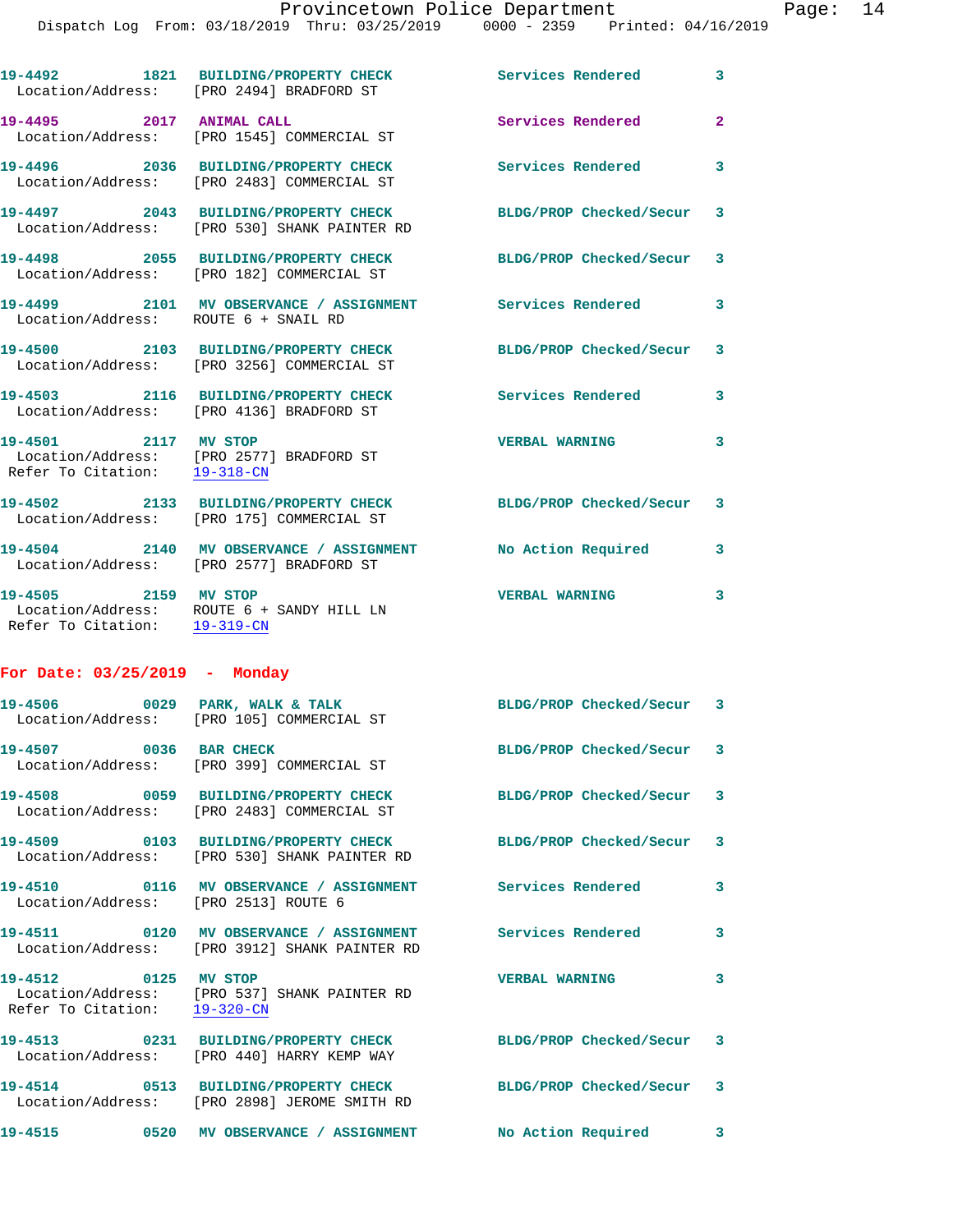|                                                                                         | Dispatch Log From: 03/18/2019 Thru: 03/25/2019 0000 - 2359 Printed: 04/16/2019                                                   | Provincetown Police Department   |                | Page: 15 |  |
|-----------------------------------------------------------------------------------------|----------------------------------------------------------------------------------------------------------------------------------|----------------------------------|----------------|----------|--|
| Location/Address: [PRO 2519] ROUTE 6                                                    |                                                                                                                                  |                                  |                |          |  |
| Location/Address: [PRO 2521] ROUTE 6                                                    | 19-4516 0521 MV OBSERVANCE / ASSIGNMENT Services Rendered 3                                                                      |                                  |                |          |  |
| Location/Address: [PRO 1662] PEARL ST                                                   | 19-4517 0556 MEDICAL EMERGENCY                                                                                                   | <b>PATIENT REFUSAL</b>           | 1              |          |  |
| 19-4518 0728 MV COMPLAINT                                                               | Location/Address: HOWLAND ST + COMMERCIAL ST                                                                                     | Services Rendered 2              |                | 7        |  |
| Refer To Accident: 19-14-AC                                                             | 19-4519 0800 MV COLLISION<br>Location/Address: [PRO 3121] COMMERCIAL ST                                                          | <b>Services Rendered</b>         | 1              |          |  |
| Location/Address: [PRO 569] WINSLOW ST                                                  | 19-4520 0815 SERVICE CALL - POLICE                                                                                               | Services Rendered 3              |                |          |  |
|                                                                                         | 19-4521 0823 SERVICE CALL - POLICE Services Rendered 3<br>Location/Address: [PRO 542] SHANK PAINTER RD                           |                                  |                |          |  |
|                                                                                         | 19-4523 0935 MV OBSERVANCE / ASSIGNMENT Services Rendered<br>Location/Address: [PRO 4041] BRADFORD ST                            |                                  | 3              |          |  |
|                                                                                         | 19-4524 0956 DRIVER TRAINING<br>Location/Address: [PRO 1892] SHANK PAINTER RD                                                    | Services Rendered 3              |                |          |  |
|                                                                                         | 19-4525 1023 MV COMPLAINT<br>Location/Address: [PRO 542] SHANK PAINTER RD                                                        | Services Rendered                | $\overline{a}$ |          |  |
| 19-4526 1055 LOST WALLET                                                                | Location/Address: [PRO 542] SHANK PAINTER RD                                                                                     | Services Rendered 3              |                |          |  |
| 19-4527 1102 MV STOP<br>Refer To Citation: 19-321-CN                                    | Location/Address: MILLER HILL RD + BRADFORD ST                                                                                   | <b>VERBAL WARNING</b>            | 3              |          |  |
| 19-4528 1227 SERVE WARRANT<br>Location/Address: [PRO 754] BRADFORD ST                   | Refer To Arrest: 19-33-AR                                                                                                        | Arrest(s) Made                   | 3              |          |  |
|                                                                                         | 19-4530 1316 ESCORT / TRANSPORT Services Rendered 3<br>Location/Address: [PRO 542] SHANK PAINTER RD<br>Refer To Arrest: 19-33-AR |                                  |                |          |  |
|                                                                                         | 19-4531 1354 SHOT GUN SHELL<br>Location/Address: [PRO 537] SHANK PAINTER RD                                                      | Transferred Custody 2            |                |          |  |
|                                                                                         | 19-4533 1401 LANDLORD / TENANT<br>Location/Address: [PRO 654] COMMERCIAL ST                                                      | Services Rendered                | $\mathbf{2}$   |          |  |
|                                                                                         | 19-4535 1505 SERVICE CALL - POLICE 30 Services Rendered<br>Location/Address: [PRO 569] WINSLOW ST                                |                                  | 3              |          |  |
|                                                                                         | 19-4536 1520 BUILDING/PROPERTY CHECK Services Rendered<br>Location/Address: [PRO 2520] PRINCE ST                                 |                                  | 3              |          |  |
| 19-4538 1523 MV HIT & RUN<br>Refer To Citation: T1244280<br>Refer To Accident: 19-15-AC | Location/Address: [PRO 3296] SHANK PAINTER RD                                                                                    | <b>Services Rendered</b>         | $\mathbf{2}$   |          |  |
|                                                                                         | 19-4537 1524 MV OBSERVANCE / ASSIGNMENT No Action Required 3<br>Location/Address: [PRO 4136] BRADFORD ST                         |                                  |                |          |  |
| Location/Address: [PRO 3222] ALDEN ST                                                   | 19-4539 1527 911 - GENERAL                                                                                                       | SPOKEN TO AND TO A THE SPOKEN TO | 1              |          |  |
| Location/Address: [PRO 3440] ROUTE 6                                                    | 19-4540 1635 MV OBSERVANCE / ASSIGNMENT Services Rendered 3                                                                      |                                  |                |          |  |